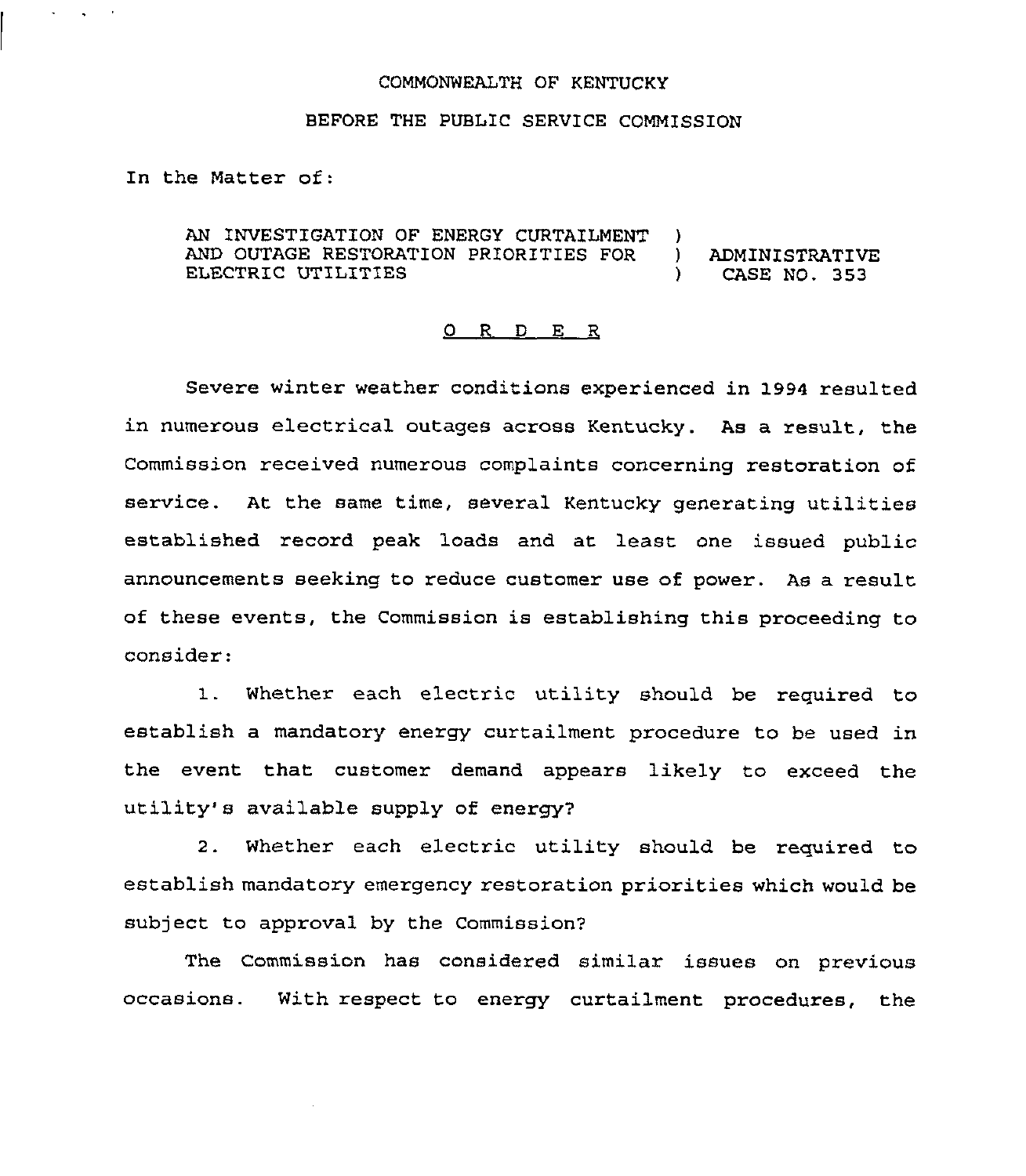Commission found in Administrative Case No.  $231<sup>1</sup>$  that electric distribution utilities should have emergency procedures available for implementation prior to the onset of an energy shortage. These procedures for the generation of electric power, Attachment 1, were to be followed during an energy shortage and established priority levels for the mandatory curtailment of electric power. Although the Order arquably applies in the event of any energy shortage, the actual procedures are specifically addressed to coal shortages. There are obviously other situations, such as high demand or mechanical failure which could preclude a utility from meeting demand. There are also different planning considerations, such as the amount of warning a utility may have, which should be considered in developing curtailment procedures. The utilities should address these issues in their comments.

The Commission addressed service restoration priorities in Administrative Case No. 345<sup>2</sup> and required each electric utility to

 $\mathbf{L}$ Order, dated October 14, 1980, Kentucky Utilities Company and Louisville Gas and Electric Company Contingency Plans for Emergency Procedures during an Energy Shortage. Subsequent cases were established for other electric utilities as<br>follows: Administrative Case No. 238, East Kentucky Power Administrative Case No. 238, East Kentucky Power Cooperative, Inc., and Big Rivers Electric Corporation; Administrative Case No. 239, Union Light, Heat and Power Company Emergency Procedures; Administrative Case No. 240, Emergency Procedures of the Electrical Distribution Utilities Who Are Served by East Kentucky Power Cooperative Corporation; Administrative Case No. 241, Emergency Procedures of the Electric Distribution Utilities Who Are Served by Big Rivers Electric Corporation; Administrative Case No. 243, Jackson Electric Cooperative Corporation Procedures.

 $\overline{a}$ Administrative Case No. 345, Investigation into Electric Utilities Emergency Response Plans. Order, March 1, 1993.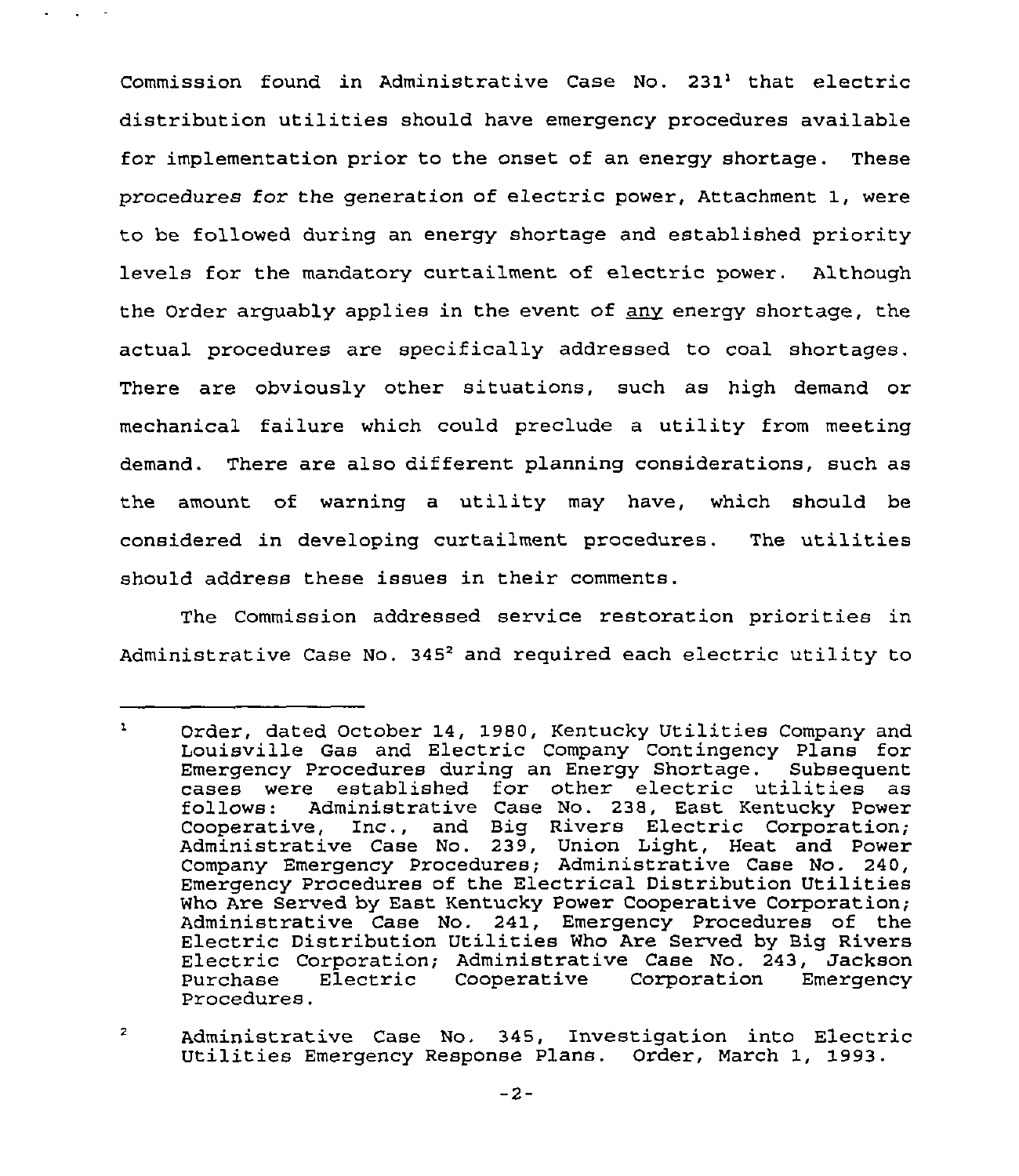file its current plan for responding to emergencies affecting its facilities or services. The Commission declined to adopt minimum standards for the plans.

 $\Delta \sim 10^{-10}$ 

The numerous complaints received during the major electrical outages of 1994 indicate the need to revisit the issue of priority restorations. Many complaints were received from customers who would appear to have a restoration priority, such as customers requiring some form of breathing apparatus. <sup>A</sup> complaint was also received concerning restoration of power to 12 microwave sites which are part of the Kentucky Emergency Warning System ("KEWS"). By letter, the Finance and Administration Cabinet's Division of Telecommunications suggested organization of a priority restoration list which would include KEWS along with other emergency services. See Attachment 2.

The Commission also notes the Telecommunications Electric Service Priority Restoration Initiative sponsored by the United States Department of Energy. The initiative promotes priority restoration of telecommunications facilities critical to national security and emergency preparedness. <sup>A</sup> copy of the initiative is Attachment 3. The utilities should comment on actions necessary to implement its recommendations.

To be effective, the number of restoration priorities should be kept to a manageable level. The utilities should suggest the criteria to be used to classify priority facilities. At the same time, rigid adherence to restoration priorities may impede a utility's efforts to restore its entire system. Some past problems

 $-3-$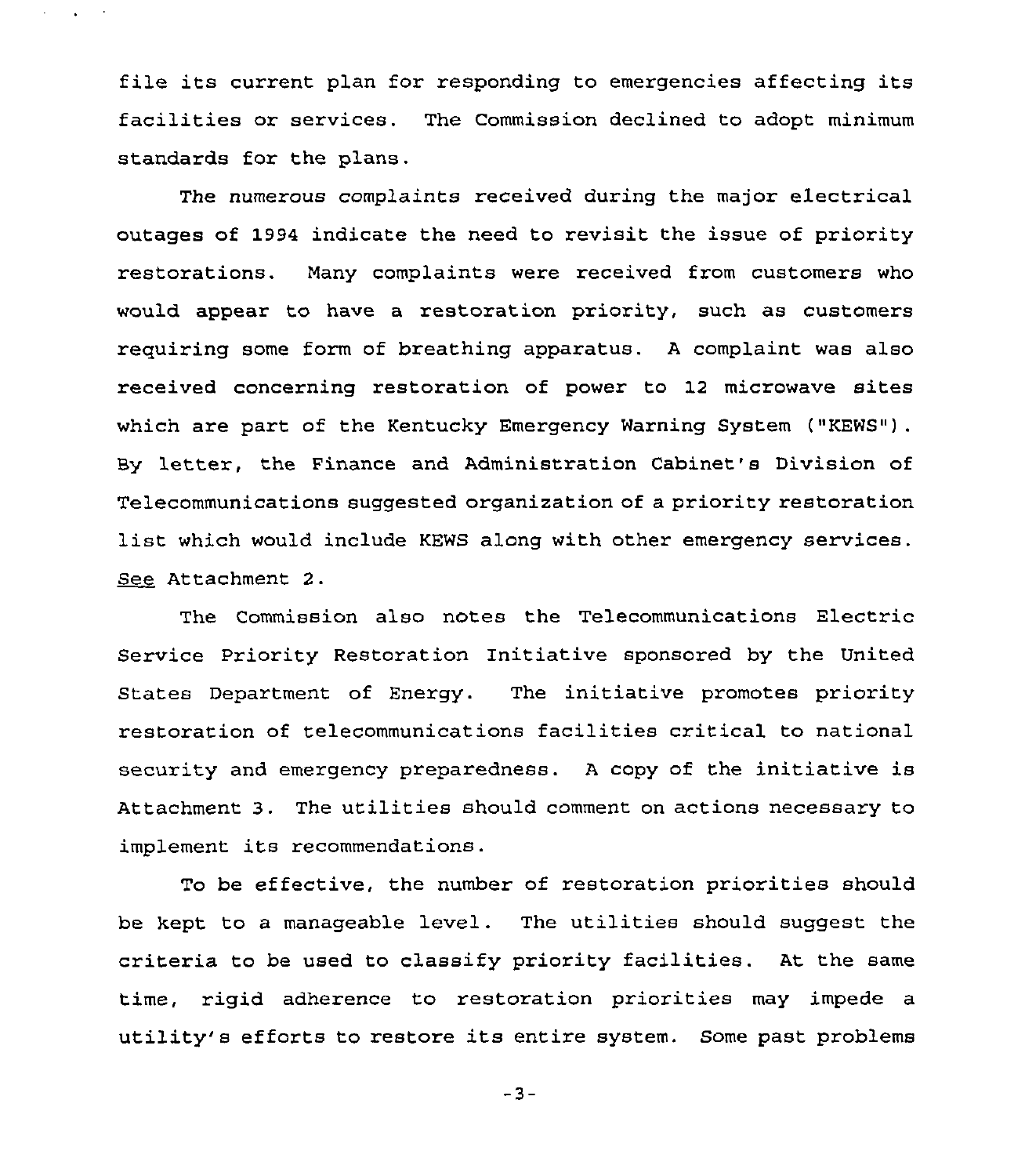may also have been caused by the failure of customers properly to inform the utilities of their priority needs in advance. Utilities should address these issues in their comments, particularly whether minimum requirements should be established.

IT IS THEREFORE ORDERED that:

1. This investigation is established to consider issues relating to curtailment procedures and restoration plans of the electric utilities.

2. All jurisdictional electric utilities are parties to this proceeding.

3. Parties with existing curtailment and restoration plans shall file copies of theix plans within <sup>30</sup> days of the date of this Oxder.

4. Parties without existing plans shall file proposed plans within 30 days of the date of this Order.

S. Comments on any issue in this proceeding shall be filed within 30 days of the date of this Order.

Done at Frankfort, Kentucky, this 20th day of January, 1995.

PUBLIC SERVICE COMMISSION

 $S_{n}$   $\frac{1}{\sqrt{2}}$ Vice Kahle M  $\sqrt{4w^2}$ 

'TTEST

ATTEST:

Ecutive Direct

Commis**s**ione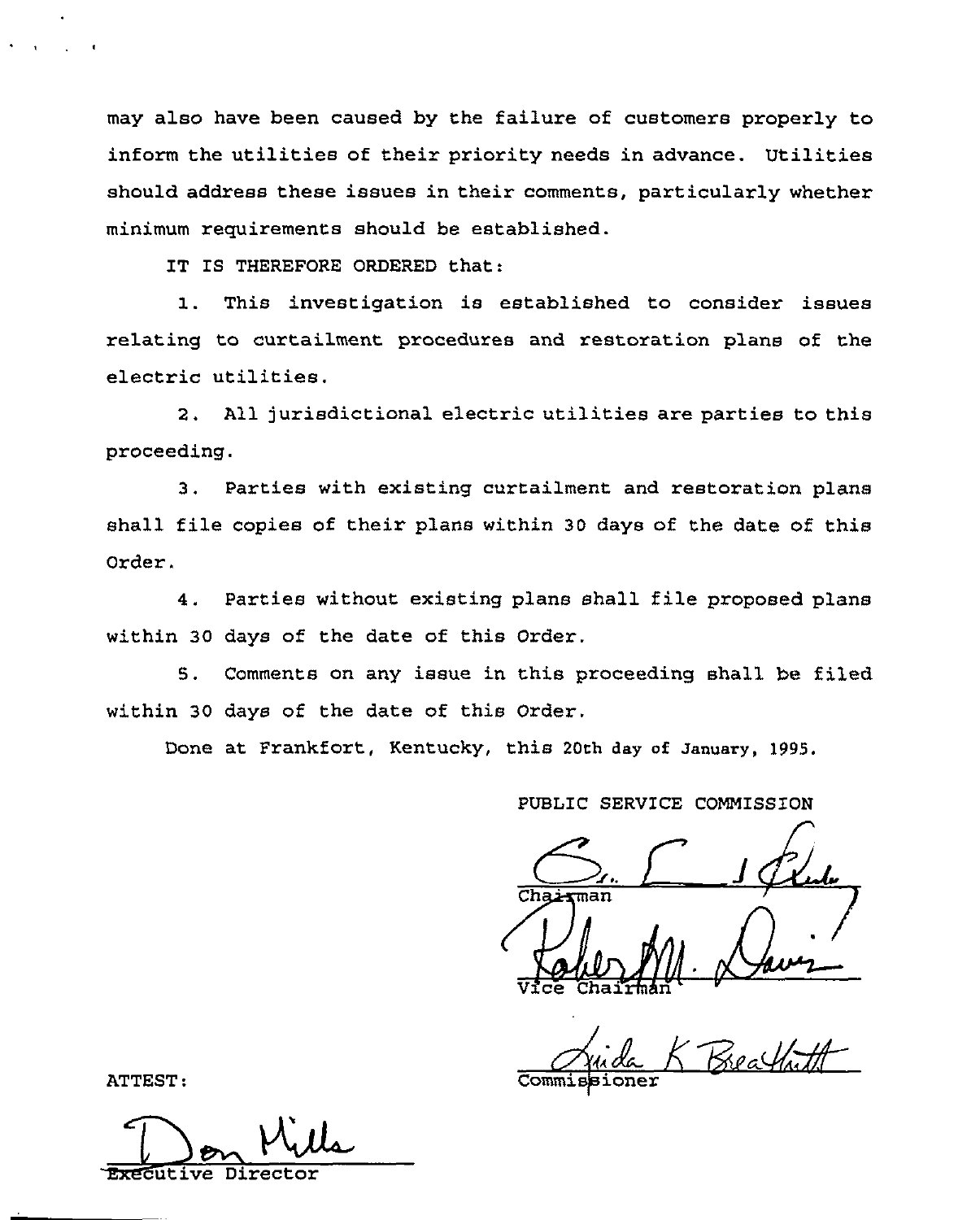#### APPENDIX "A"

#### ENERGY EMERGENCY CONTROL PROGRAM

Purpose -- To provide <sup>a</sup> plan for reducing the consumption of electric energy on the Electric Distribution Utility Company (Company) system in the event of a severe coal shortage, such as might result from a general strike in the coal mines.

For the purpose of this program, the following priority levels have been established:

- I. Essential Health and Safety Uses -- as defined in Appendix B
- II, Residential Use
- III. Commercial and Industrial Uses
	- IV. Nonessential Uses -- as defined in Appendix C

It is the intent of this Program that the Company's wholesale customers will be treated in a manner consistent with the<br>curtailment procedures applicable to the Company's retail curtailment procedures applicable to the Company's customers. Implementation in the case of wholesale customers will be in accordance with the curtailment provision contained in the service agreement between the parties or the applicable tariff.

- Procedures— In the event of a potential severe coal shortage, such as one resulting from a general coal strike,<br>the following steps will be implemented. These the following steps will be implemented. steps will be carried out to the extent not prohibited by contractual commitments or by order of the regulatory authorities having jurisdiction. The "days'" operation referred to below will be<br>furnished by the generation and transmission utility which supplies the wholesale power to the company.
	- I. To be initiated when fuel supplies are decreased to 50 days' operation of coal-fired generation and a continued downward trend in coal stocks is anticipated:
		- 1) Curtail the use of energy in all company offices, plants, etc.
	- II. To be initiated when fuel supplies are decreased to 40 days' operation of coal-fired generation and <sup>a</sup> continued downward trend in coal stocks is anticipated: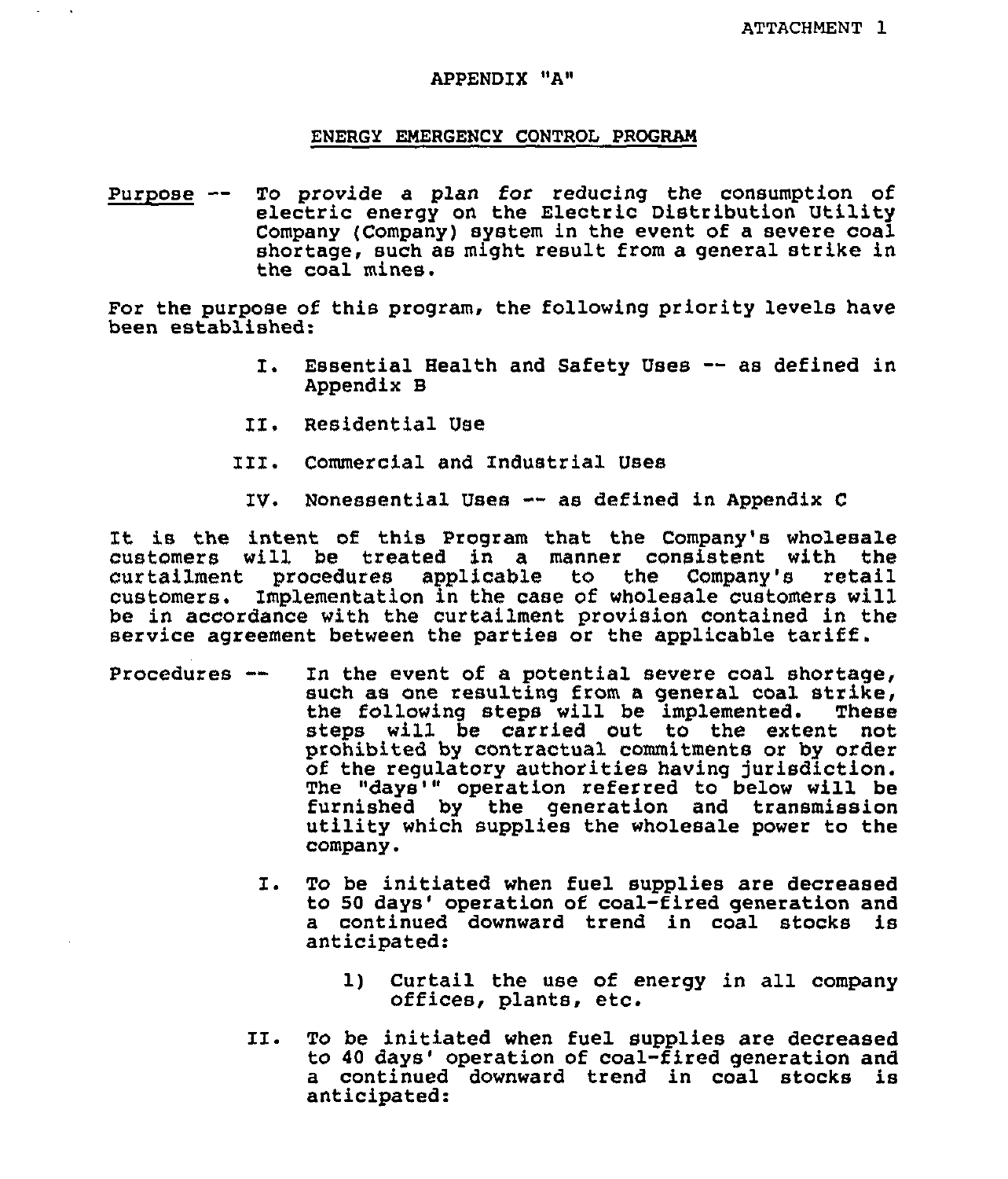1) Discontinue all short-term sales to neighboring utilities.

 $\mathbf{r}$ 

 $\mathbf{r}$ 

- 2) Limit emergency deliveries to neighboring utilities to situations where regular customers of such utilities would other-<br>wise be dropped or where the receiving utility agrees to return like quantities of energy within 14 days.
- $31$ Curtail electric energy consumption by customers on interruptible contracts to a maximum number of hours of use per week as<br>negotiated within the context of the negotiated within the context of contract provisions.
- 4) Purchase energy from neighboring systems to the extent practicable.
- 5) Purchase energy from industrial customers with generation facilities to the extent practicable.
- Through use of the news media and direct 6) customer contact, appeal to all customers, both retail and wholesale, to voluntarily reduce their use of electric energy as much as possible, and in any case endeavor to electricity (Priority Level IV) by at least 25%.
- Utilize voltage reduction as a means of **7** 1 reducing KWB consumption if this is deemed a feasible and viable measure in the Company's service area.
- 8) The Company shall advise customers of the nature of the mandatory program to be introduced in Section I1I below through direct contact and mass media, and establish an effective means of answering specific customer inquiries concerning the impact of the mandatory program on his electricity availability.
- III. To be initiated  $-$  in the order indicated below -- when fuel supplies are decreased to 30 days' operation of coal-fired plants and continued downward trend in coal stocks is anticipated:
	- 1) Discontinue emergency deliveries to neighboring utilities unless the receiving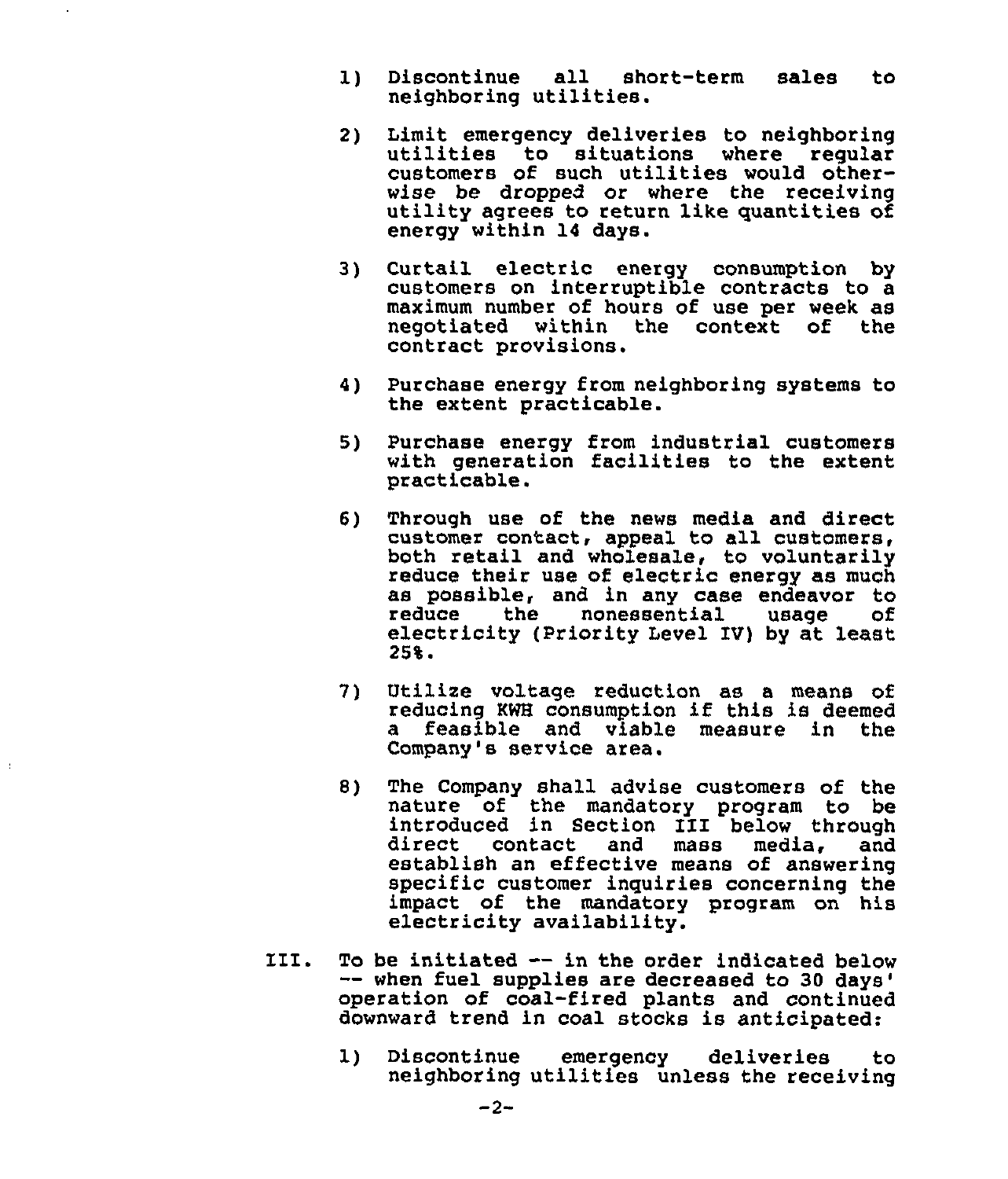utility agrees to return like quantities of energy within 7 days.

- 2} Implement mandatory curtailment of electric service to all customers as indicated below:
	- (a) Priority Level IV —

 $\overline{a}$ 

- $(b)$ Priority Level III - 25% (based on the "monthly base period use" as defined in Appendix 0)
- (c) Priority Level II 15%
- 3) The Company shall advise all customers of the mandatory program specified in Section IV below.
- 1V. To be initiated when fuel supplies are decreased to 20 days' operation of coal-fired generation and continued downward trend in coal stocks is anticipated:
	- 1) Implement mandatory curtailment of electric<br>service to all priority levels (including Priority Level I) at a minimum service level which is not greater than that required for protection of human life and safety, protection of physical plant facilities, and employees' security.
	- 2) The Company shall advise all customers of the mandatory program specified in Section V below.
	- V. To be initiated as a measure of last resort when fuel supplies are decreased to 15 days'<br>operation of coal-fired generation and continued downward trend in coal stocks is anticipated:
		- 1) Implement procedures for interruption of<br>selected distribution circuits on a selected distribution circuits on a<br>rotational basis, while minimizing -- to rotational basis, while minimizing -- to<br>the extent practicable -- interruption to<br>Priority Level I.

With'regard to mandatory curtailments identified in Sections III, IV and <sup>V</sup> above, the Company proposes to monitor compliance after the fact, to the extent feasible, as approved by the Commission. customer exceeding his electric energy allotment would be warned to curtail his usage or face, upon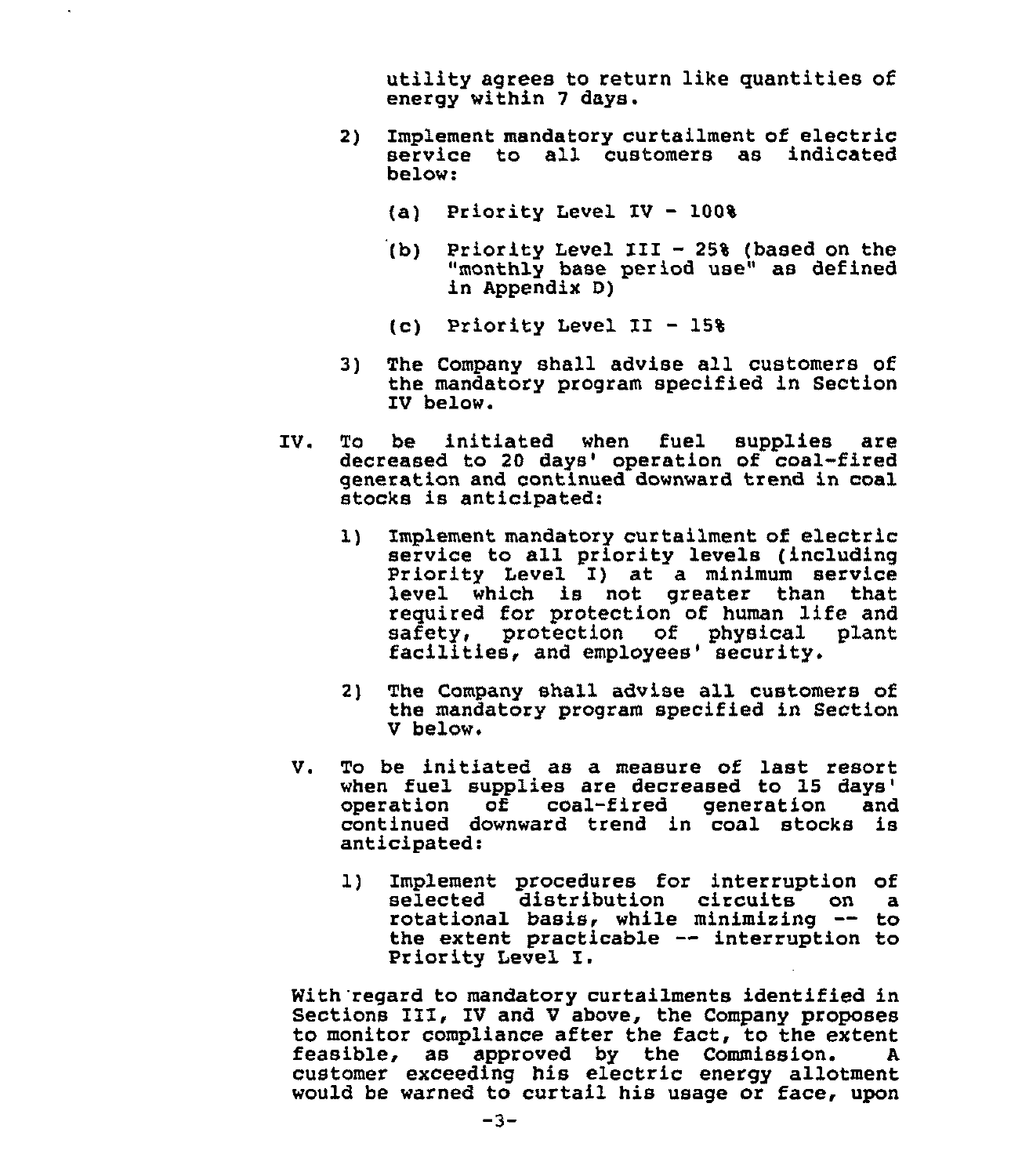continuing noncompliance and upon one day's written notice, disconnection of electric service for the duration of the energy emergency.

Termination of Energy Emergency -- The Energy Emergency Control Program shall be terminated upon notice to the Commission, when (a) the remaining days of operation of coal-fired generation is at least 20 days, (b) coal deliveries have been resumed, and (c) there is reasonable assurance that the coal stocks are being restored to adequate levels.

 $\mathbf{v}^{\prime}$ 

 $\sim 10^7$  $\sigma_{\rm{max}}=1.000$  km s  $^{-1}$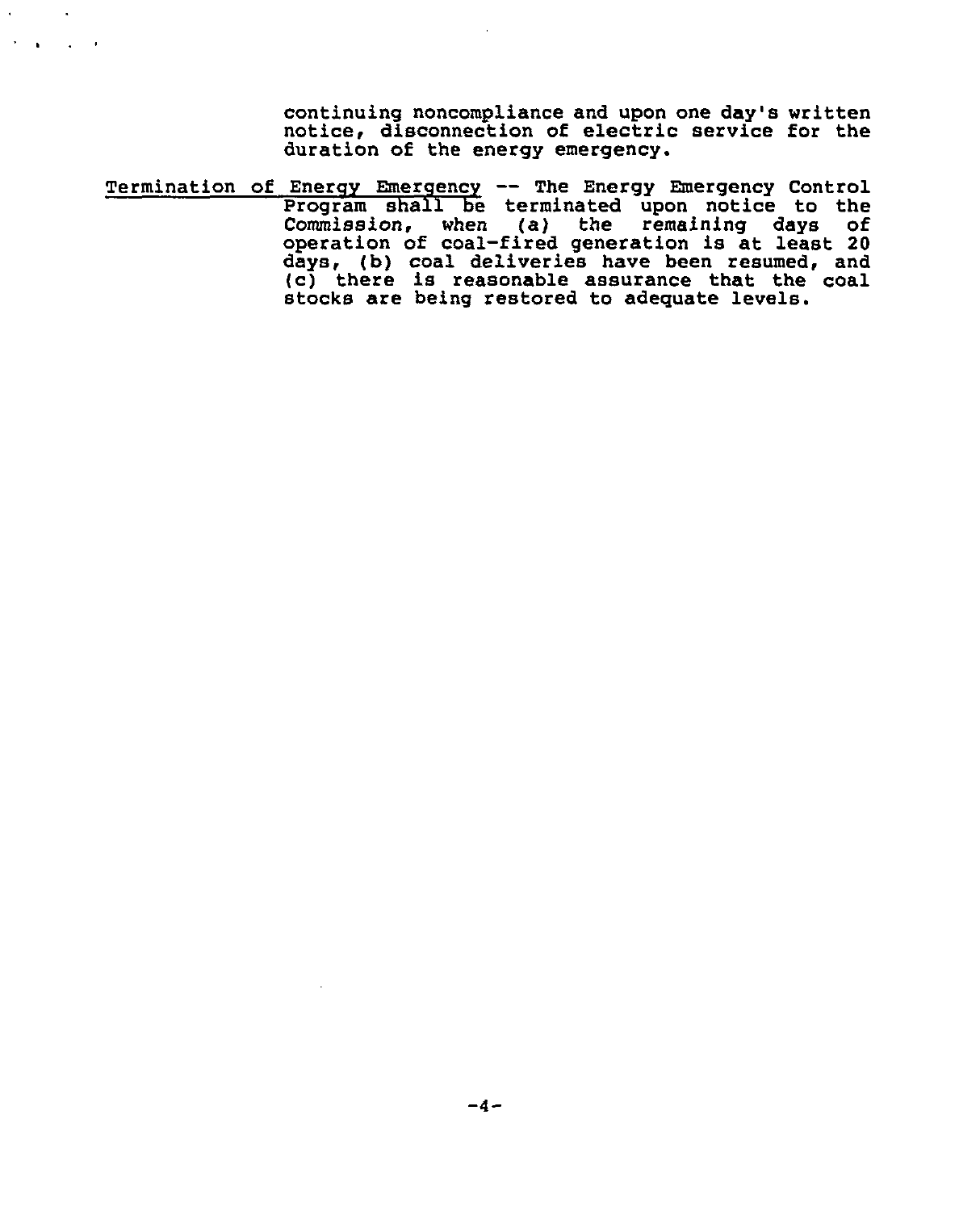#### ESSENTIAL HEALTH AND SAFETY USES

Essential health and safety uses given special consideration in these procedures shall, insofar as the situation permits, include the following types of use and such other uses which the Commission may subsequently identify:

- (a) "Hospitals", which shall be limited to institutions providing medical care to patients.
- (b) "Life Support Equipment", which shall be limited to kidney machines, respirators, and similar equipment used to sustain the life of a person.
- (c) "Police Stations and Government Detention Institutions", which shall be limited to essential uses required for police activities and the operation of facilities used<br>for the detention of persons. These uses shall include essential street, highway and signal-lighting services.
- (d) "Fire Stations", which shall be limited to facilities housing mobile fire-fighting apparatus,
- (e) "Communications Services", which shall be limited to essential uses required for telephone, telegraph, television, radio, and newspaper operations.
- (f) "Water and Sewage Services", which shall be limited to essential uses required for the supply of water to <sup>a</sup> community, flood pumping and sewage disposal.
- (g) "Transportation and Defense-related Services", which shall be limited to essential uses required for the operation, quidance control and navigation of air, rail and mass transit systems, including those uses essential to the national defense and operation of state and local emergency services.
- (h) "Other Energy Source Services", which shall be limited to essential uses required for the production, transpor-<br>tation, transmission and distribution -- for fuel -- of natural or manufactured gas, coal, oil or gasoline.
- (i) "Perishable Food or Medicine", which shall be limited to<br>refrigeration for the storage and preservation of<br>perishable food or medicine, when that use is medicine, when that use is substantially all of the customer's load.

Although these types of uses will be given special consideration when implementing the manual load-shedding provisions of this procedure, these customers are encouraged to install emergency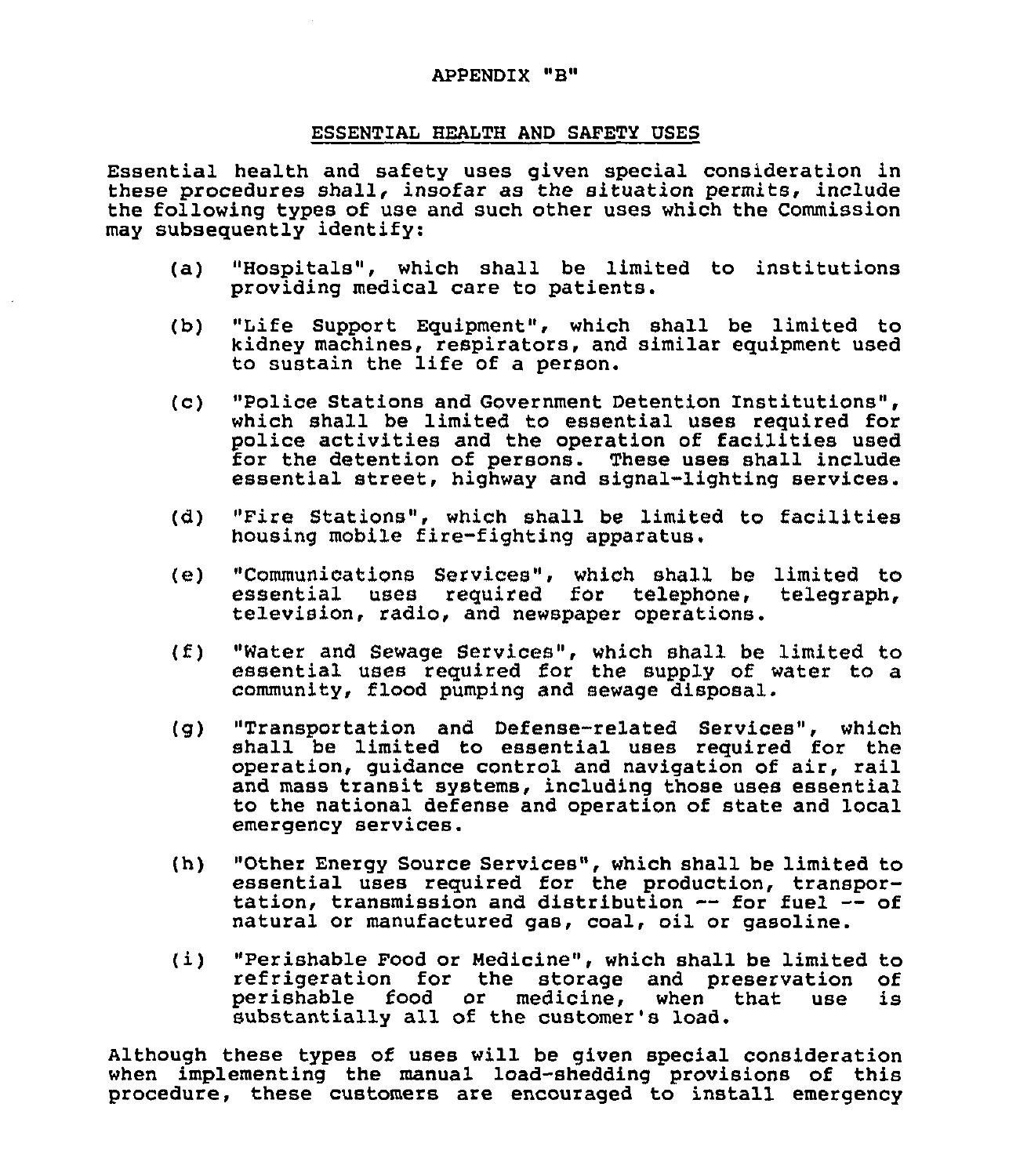generation equipment if continuity of service is essential. In case of customers supplied from two utility sources, only one source will be given special consideration. Also, any other source will be given special consideration. Also, any other<br>customers who, in their opinion, have critical equipment shoul<br>install emergency generation equipment.

 $\mathcal{L}^{\text{max}}$  and  $\mathcal{L}^{\text{max}}$  $\lambda = 4$  ,  $\lambda = 1$  ,  $\lambda$ 

 $\overline{a}$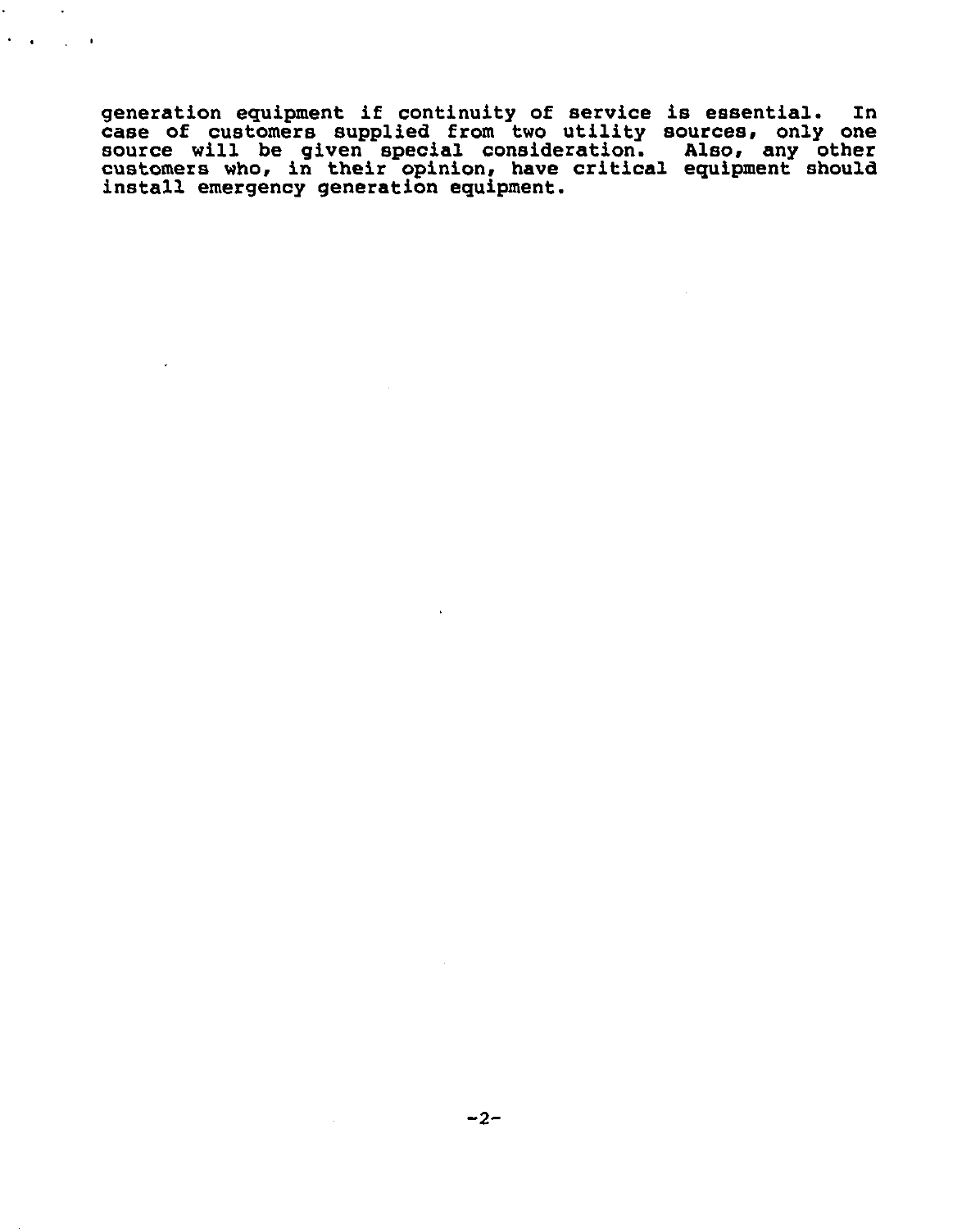#### APPENDIX "C"

#### NONESSENTIAL VSES

The following and similar types of uses of electric energy and others which the Commission may subsequently identify shall be considered nonessential for all customers:

- (a) Outdoor flood and advertising lighting, except for the minimum level to protect life and property, and a single illuminated sign identifying commercial facilities when operating after dark.
- (b) General interior lighting levels greater than minimum functional levels.
- (c) Show-window and display lighting.
- (d) Parking-lot lighting above minimum functional levels
- (e) Energy use greater than that necessary to maintain a temperature of not less than 78 degrees during operation of cooling equipment and not more than 65 degrees during operation of heating equipment.
- (f) Elevator and escalator use in excess of the minimum necessary for non-peak hours of use.
- (g) Energy use greater than that which is the minimum required for lighting, heating or cooling of commercial or industrial facilities for maintenance cleaning or business-related activities during non-business hours.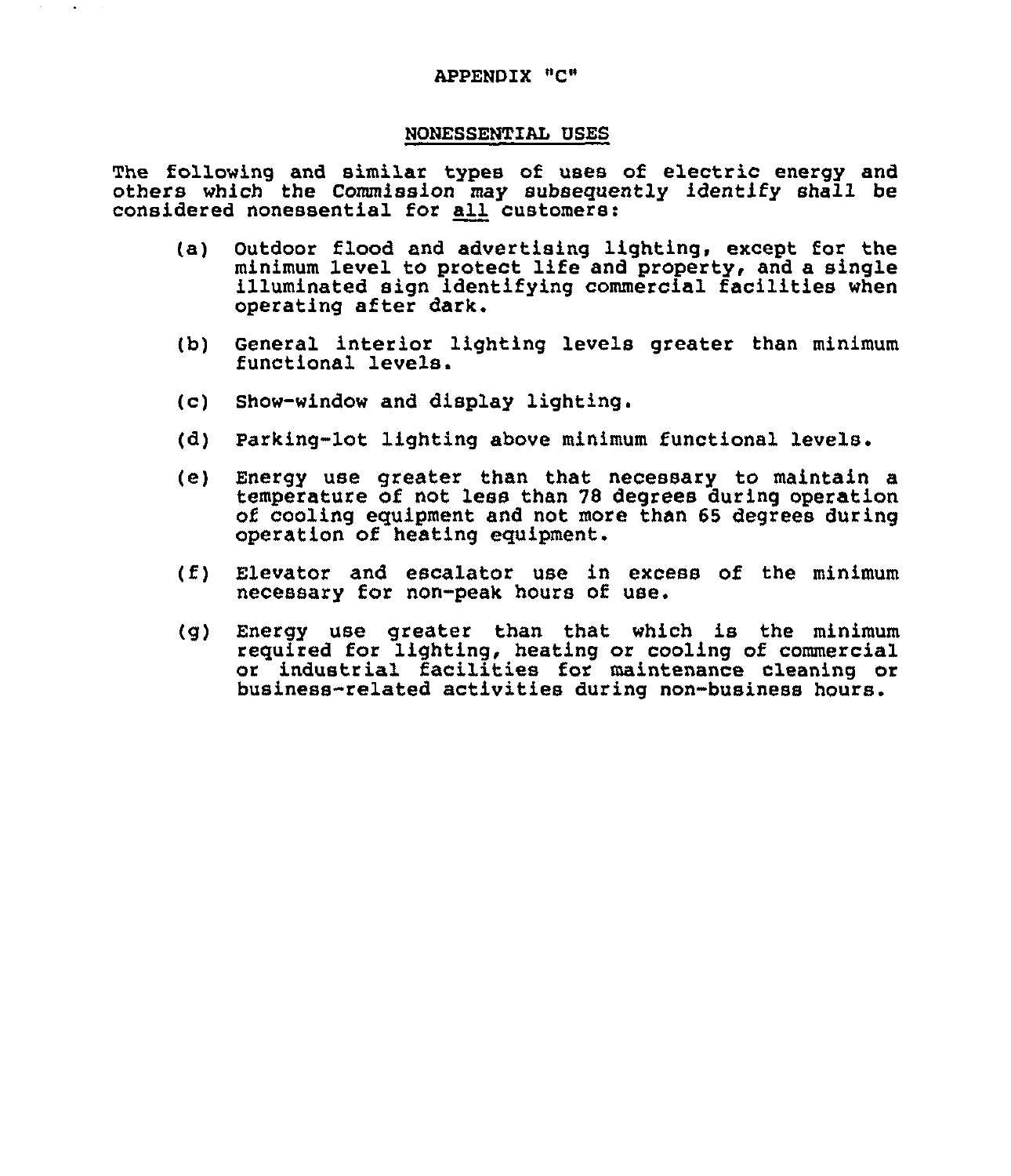#### APPENDIX "D"

#### MONTHLY BASE PERIOD

"Monthly Base period Use" is defined as the customer's usage during the corresponding monthly billing cycle of the twelve monthly billing periods immediately prior to December 31 of the year immediately preceding the current year, adjusted to reflect any increases or decreases of load in the most recent three-mont period due to the installation or removal of equipment or a change in operating rate as computed in the formula.

Upon application by the customer and agreement by the Company, a one-time adjustment of the monthly energy use of the twelve-month billing period ending December 31 of the year immediately preceding the current year, or an adjustment of the prior three-month usage (PQKWH), will be made to correct any abnormalities of energy use resulting from such events as strikes and breakdowns of major equipment that may have occurred during the period in guestion. For customers connected after December 31 of the year preceding the current year by one year, base period energy use will be negotiated between the customer and the Company,

$$
AMBP = CM \times \frac{PQ}{BPQ}
$$

WHERE:

- $AMBP = Adjusted Monthly Base Period (KW or KWH).$ 
	- $CM = Corresponding$  month during the year immediately preceding the current year.
	- $PQ =$  Average use (KW or KWH) for the second, third and fourth monthly billing periods immediately prior to the date of the curtailment order. Should a curtailment be extended so that one of the three monthly billing periods reflects usage under a curtailment period, the actual billing for that month is replaced with the ANBP previously calculated for that month.
	- BPQ = Average of corresponding three monthly billings prior to CM.

Example: (Curtailment ordered during month of Nay 1977)

1st Curtailment Month

Since the April 1977 billing may not always be available, then for<br>uniformity to all customers -- from the time curtailment is ordered uniformity to all customers -- from the time curtailment is ordered until the May meter reading date: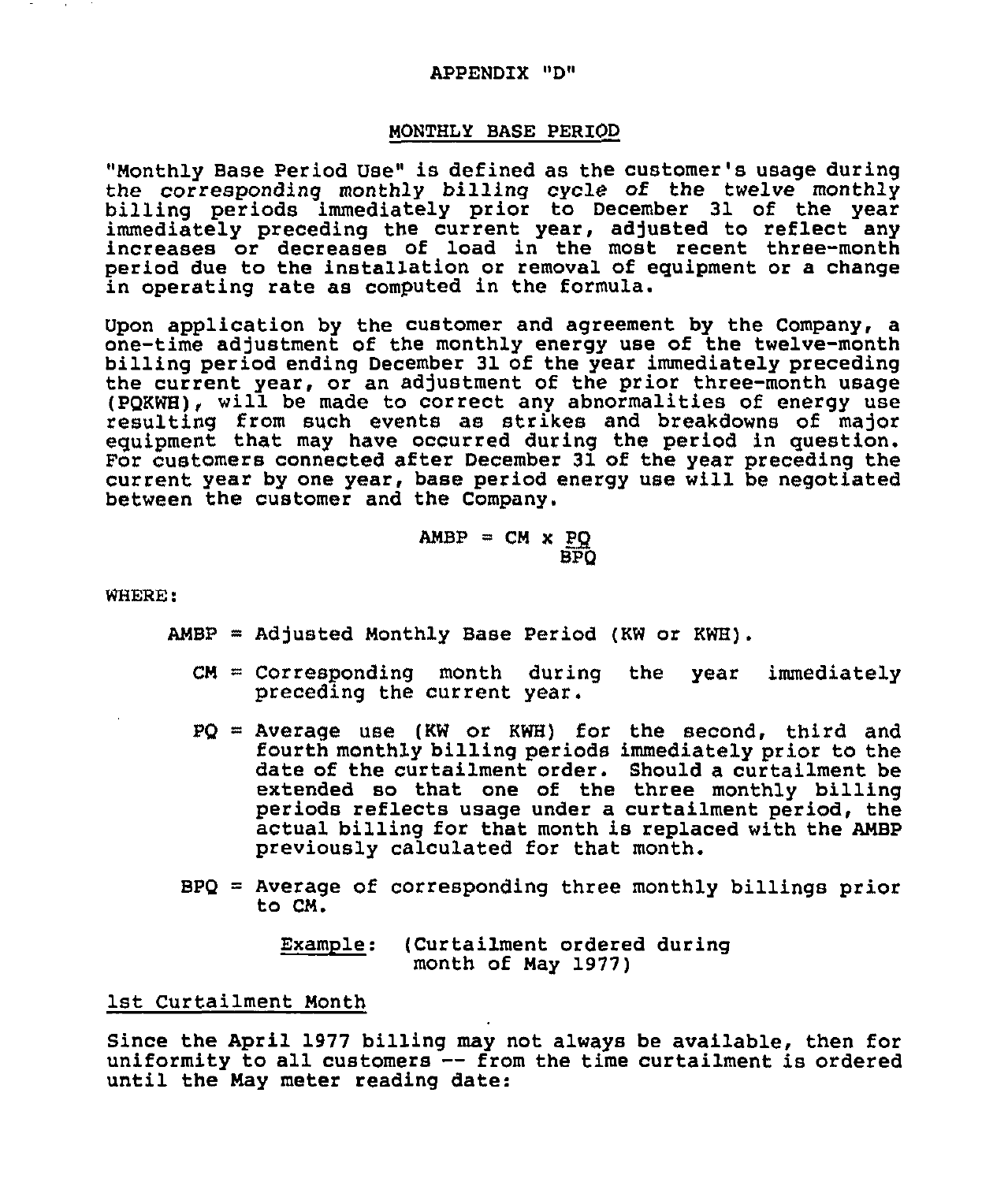May '77 = 
$$
\frac{\text{Jan.}}{\text{Jan.}}
$$
, Feb., March) '77 x May '76

2nd Curtailment Month

June '77 = 
$$
(Feb., Mar., April) '77 x June '76 (Feb., Mar., April) '76
$$

3rd Curtailment Month

Since Nay '77 will reflect electric use under <sup>a</sup> curtailment, Nay '77 will be replaced with Nay '77 as calculated in the 1st Curtailment Month:

> July '77 = (Mar., Apr., May) '77 x July '76 (Mar., Apr., May) '76

NQTE: The nomenclature for any one billing period is determined by the last reading date in the period, i.e., <sup>a</sup> bill from April 2 to May is considered by May billing period.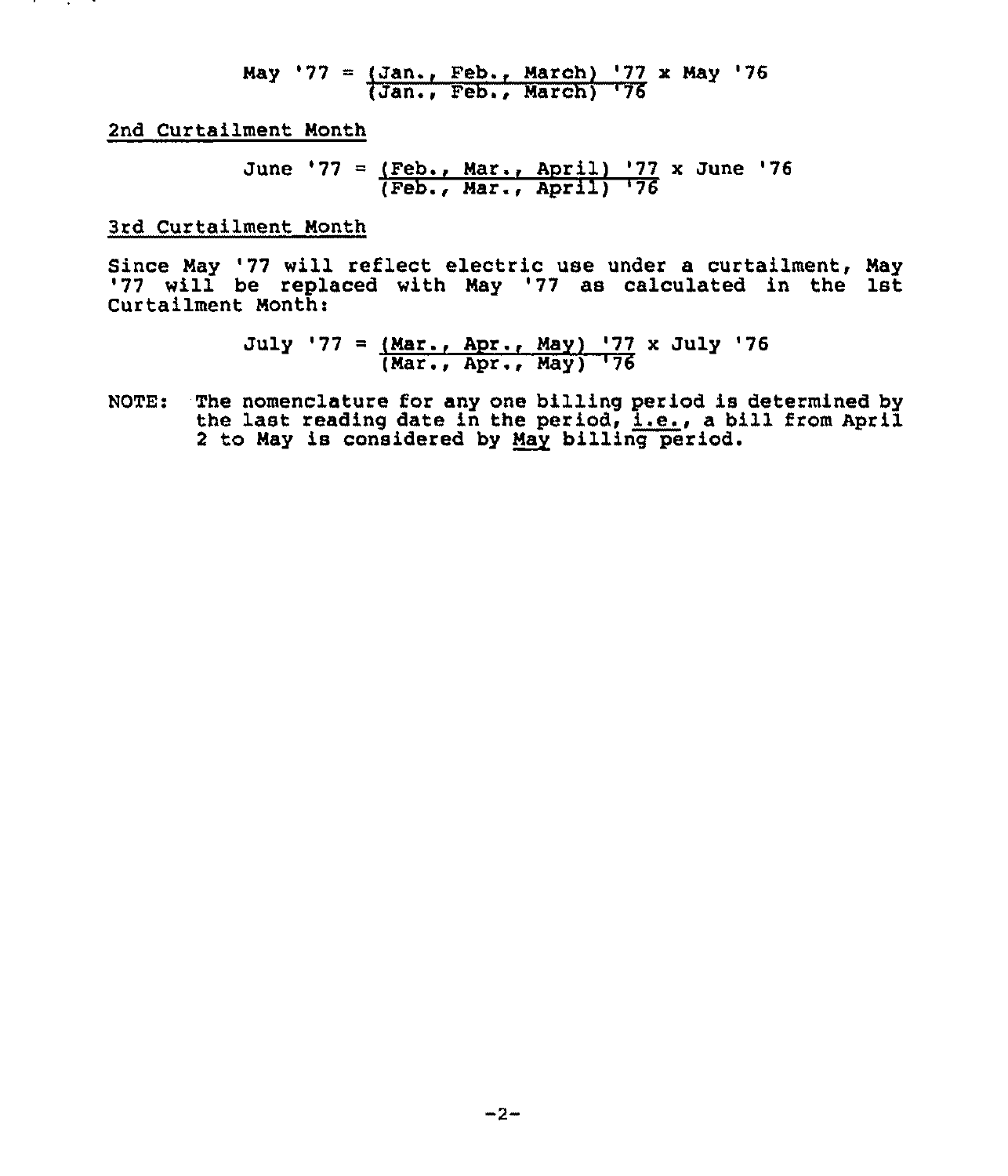

BRERETON C. JONES GOVERNOR

W. PATRICK MULLOY, II **SECRETARY** 

March 4, 1994

FINANCE AND ADMINISTRATION CABINET DEPARTMENT FOR FACILITIES MANAGEMENT DIVISION OF TELECOMMUNICATIONS 'F00 FMR OAKR LANE, SUIrE'02 FRANKFORT, KENTUCKY 40601 (5021 664-2265 FAK (502) 564-3204



 $MAR$   $-7$   $RED$ 

DIVISION OF UTILITY ENGINEERING d SERVICES

Mr. Don Mills, Executive Director Kentucky Public Service Commission 730 Schenkel Lane Frankfort, Kentucky 40601

#### Priority for power service Restoration.

Dear Mr. Mills:

The winter storms of January and February pointed up two important truisms. The Kentucky Emergency Warning System (KEWS) is a vital communications facility for use by public safety agencies during all types of emergencies. And KEWS needs electrical service to continue its operation.

KEWS has stand-by power facilities to keep every radio repeater site operating for up to eight (8) hours when commercial power fails. In the recent storms, some service was not reestablished for several days.

KEWS Branch Manager, Jim pierce, spoke to Mr. wayne Bates of your staff recently concerning the possibility of organizing a priority restoration list for electric utilities that would include KEWS along with other emergency response entities. I am writing in the hope that we might follow up on this suggestion and with the cooperation of all parties spearhead an effort that would permit a more organized effort in the restoration of electrical service when such incidents recur.

We would welcome the opportunity to work on such a restoration plan an look forward to cooperating with the Public Service Commission<br>in such an effort.

sincerely.

Paul Warnecke, Director

cr Commissioner Clark Beauchamp Jim Pierce, Jr. Wayne Bates

> AN EQUAL OFFORTUNITY EMPLOYER MIFID  $_{\rm mean}$  or  $\Omega$  regram funk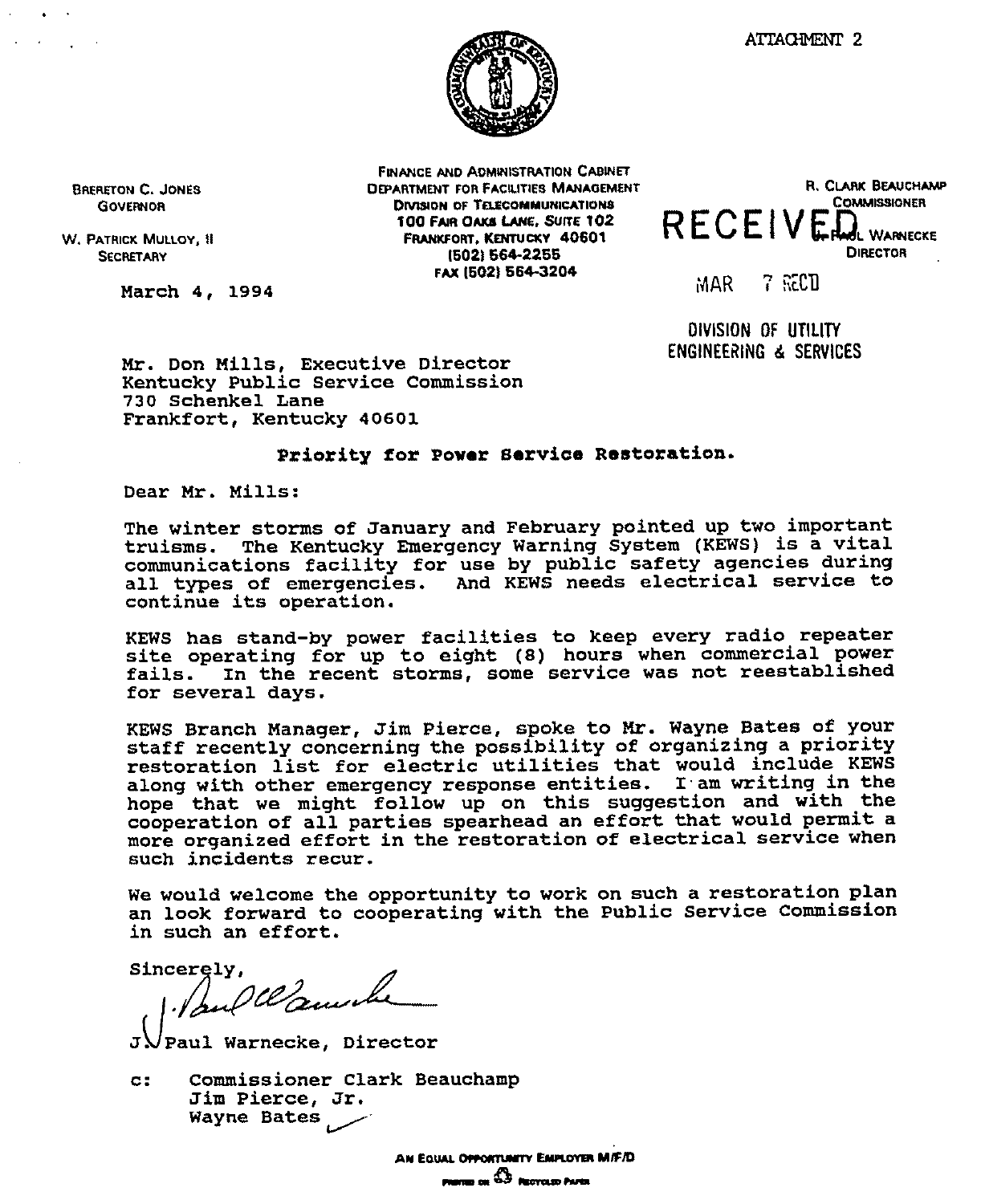# TELECOMMUNICATIONS ELECTRIC SERVICE PRIORITY RESTORATION INITIATIVE

An Introduction for Telecommunications Industry, Electric Utility Industry and State Officials



February 1993

U.S. DEPARTMENT OF ENERGY Office of Emergency Planning and Operations Washington, DC 205S5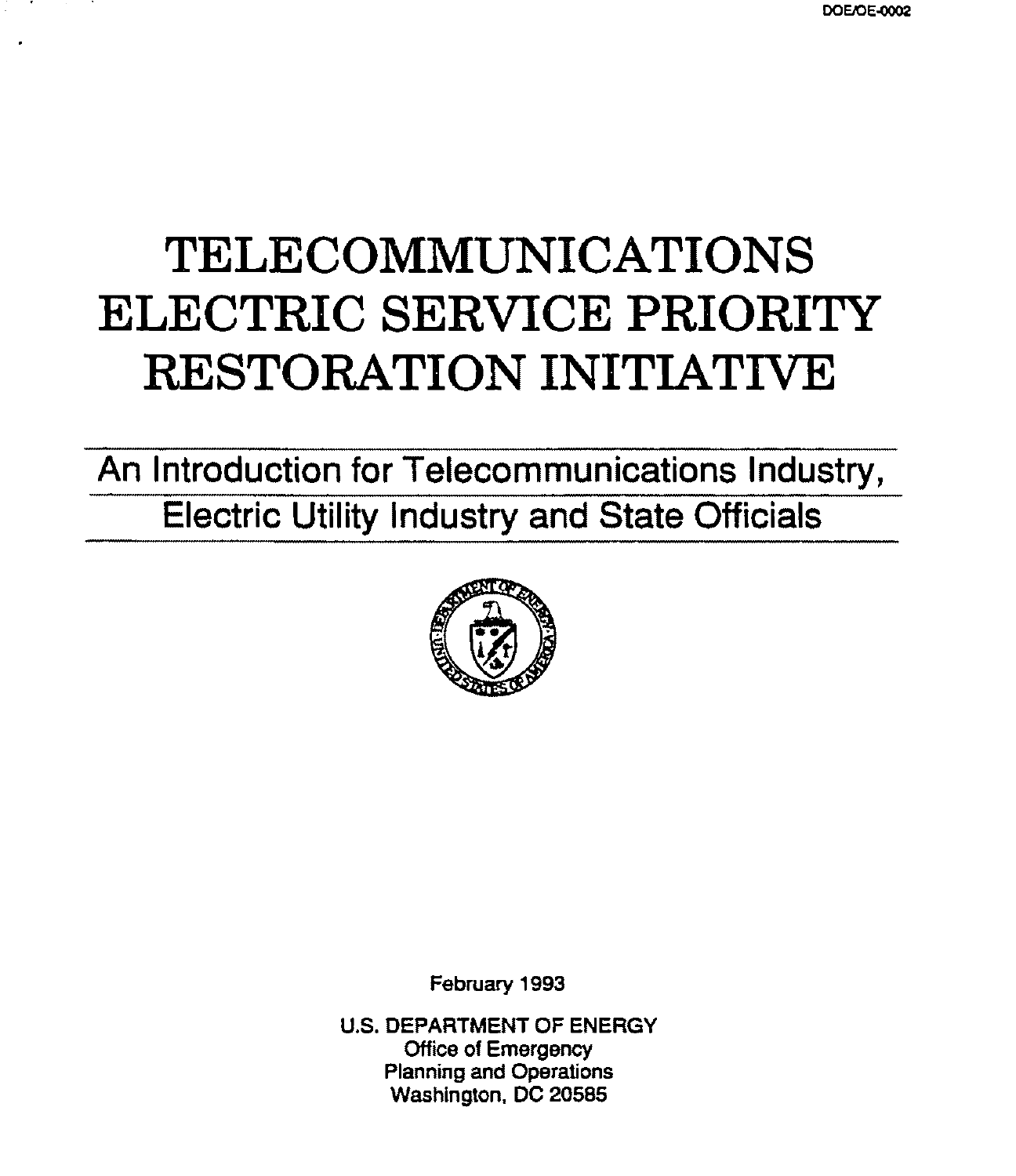This publication is produced by the Office of Emergency Plannin and Operations, United States Department ofEnergy, for information purposes only. Local reproduction of this publication is  $\;$ authorized.

 $\alpha$  ,  $\beta$  ,  $\beta$  ,  $\beta$ 

t,

U.S.Department or Energy Office of Emergency Planning and Operation<br>Washington, DC 20585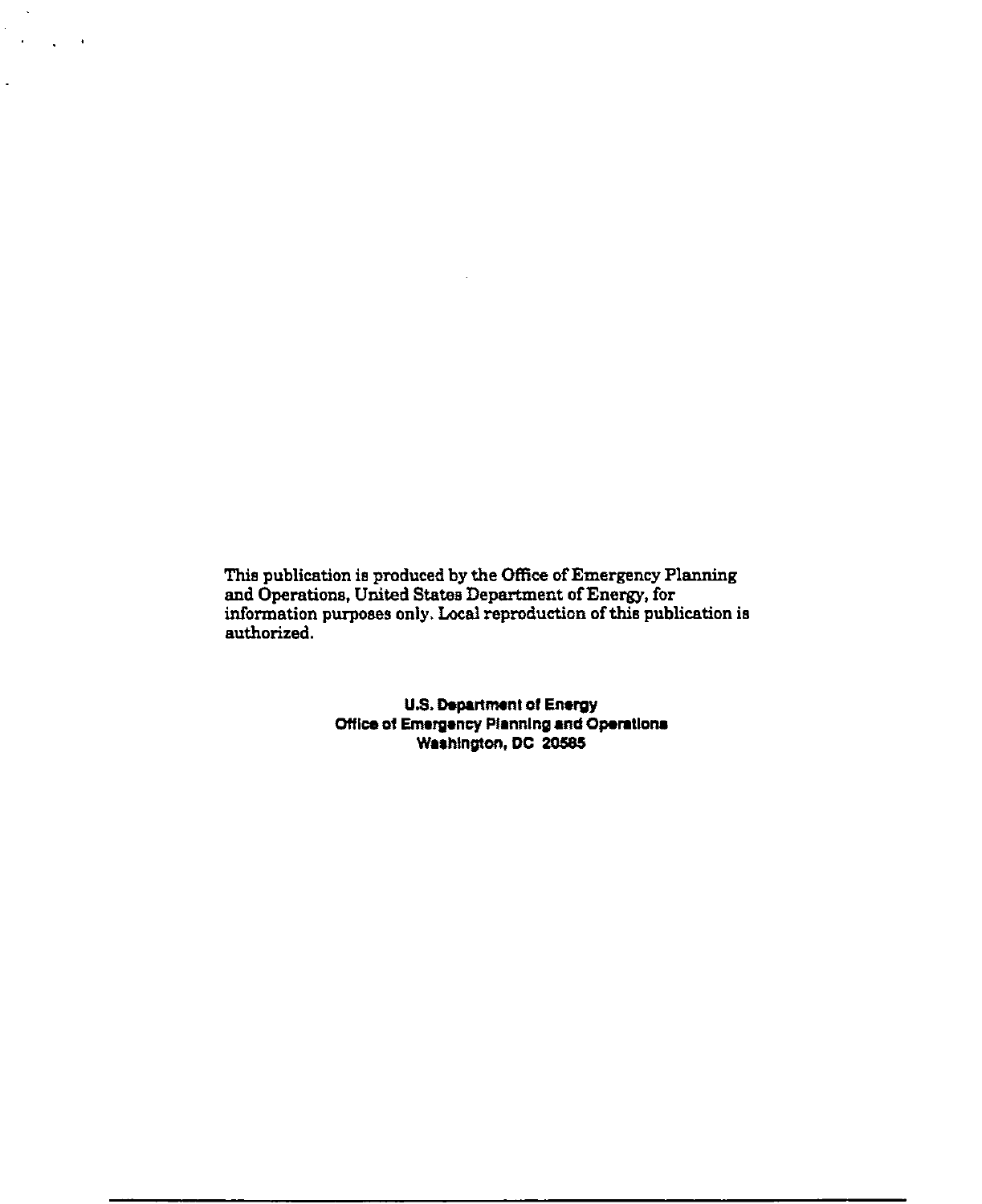# TABLE OF CONTENTS

 $\ddot{\phantom{a}}$ 

# Telecommunications Electric Service Priority (ESP) Restoration Initiative

| Section                                                   | Page |
|-----------------------------------------------------------|------|
| <b>Executive Summary</b>                                  | ii   |
| Introduction                                              |      |
| Utility ESP Systems                                       |      |
| Development of the Telecommunications ESP Initiative      |      |
| Criteria for Criticality of Telecommunications Facilities | 4    |
| Application of Criticality Criteria                       | 5    |
| Telecommunications ESP Implementation Process             | S    |
| <b>Emergency Fuel Resupply for Backup Generators</b>      | 7    |
| <b>Access to Disaster Areas</b>                           | 7    |
| Glossary of Acronyms and Technical Terms                  | 8    |
| <b>List of Figures</b>                                    |      |
| Figure 1: Typical NS/EP Functions                         | 2    |
| Figure 2: NCS Organization                                | 3    |
| Figure 3: NSTAC Members                                   | 3    |
| Figure 4: ESP Implementation Process                      | 6    |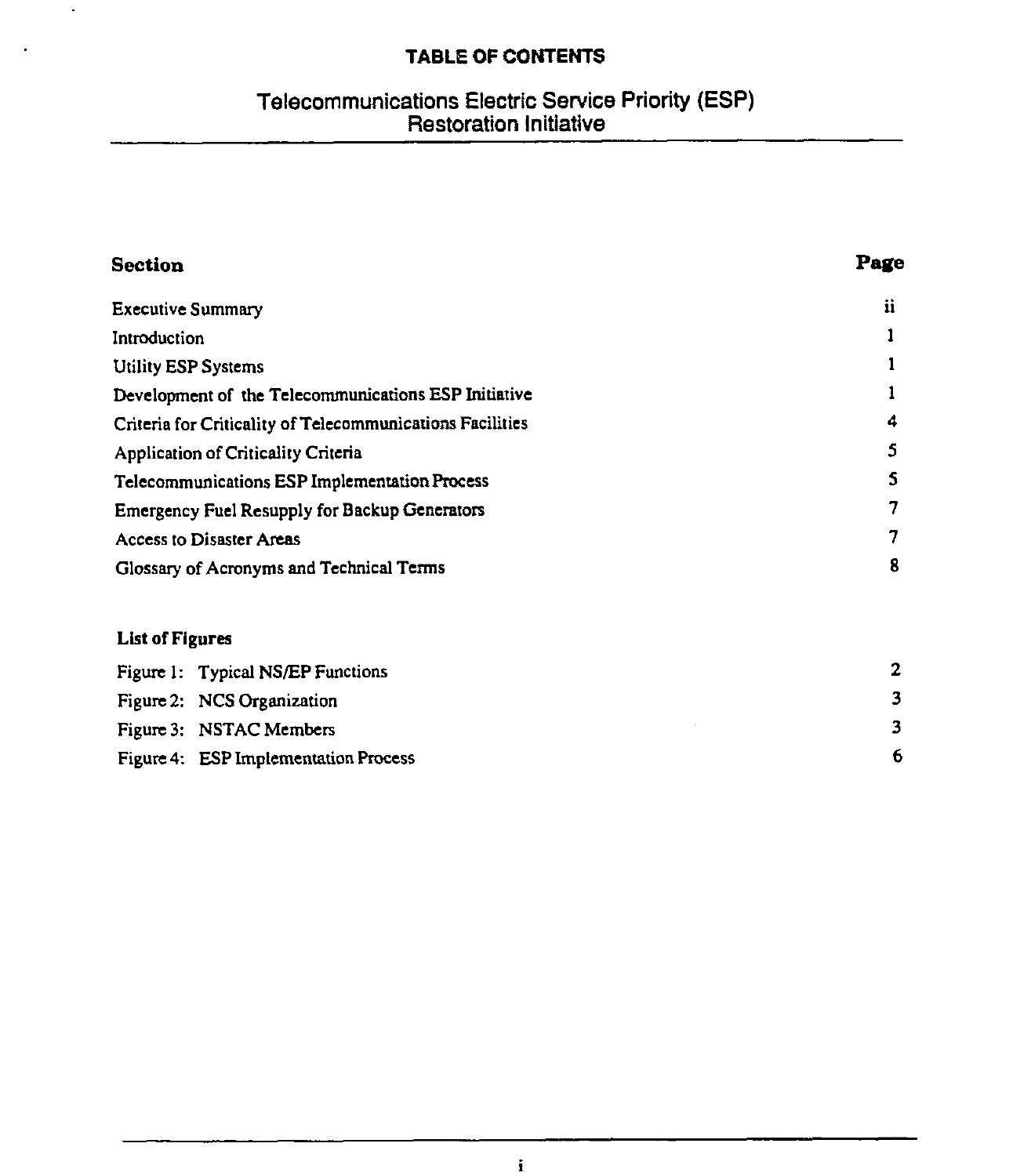It is the policy of the United States Government to meet National Security and Emergency Preparedness (NS/EP) requirements, including adequate and secure electric energy supply to critical telecommunications facilities. If electric supplies to critical telecommunications facilities are disrupted for any reason (e.g., natural disaster, widespread technological breakdown, military attack), essential national defense requirements and essential civilian requirements may not be met.

Electric utilities have priority systems in place for restoring electric service to specific customers in the event of threatened or actual electric power supply emergencies. Existing priority restoration systems reflect primarily essential State and local needs.

The purpose of this Federal initiative is to promote modification of existing electric utility emergency priority restoration systems to include telecommunications facilities considered critical to NS/EP. Once this is accomplished by appropriate State officials and utilities, emergency procedures will be in place that can be implemented by each utility during electric supply emergencies.

To achieve this objective on a realistic and completely voluntary basis, the Office of Emergency Planning and Operations, U.S. Department of Energy (DOE), has developed and tested in two States (New Hampshire and Maryland) a pilot program entitled "Telecommunications Electric Service Priority (ESP) Restoration Initiative."

On the basis of the experience gained during the two-State test, the DOE Office of Emergency Planning and Operations now wishes to expand the initiative to all other States (and U.S. territories and possessions).

The purpose of this brochure is to explain the origin and intent of the initiative in sufficient detail to serve as a reference for interested parties, which include representatives of government, electric utilities and telecommunications companies.

As described in more detail in this brochure, implementation of the initiative consists of the following steps:

- a DOE obtains from the National Communications System (NCS) a list of critical telecommunications facilities, sorted by State, and provides each State with its list.
- $\blacksquare$  Assistance is available if a State needs help in identifying telecommunications facilities that serve its critical users. In this case, the State should provide a list of telephone numbers of such users to DOE. DOE will obtain from NCS a list of any additional telecommunications facilities that may be involved and forward this supplemental information to the State.
- $\blacksquare$  State officials, on a voluntary basis, determine how to best implement the initiative and distribute the list of critical facilities to electric utilities in their State;
- $\blacksquare$  Electric utilities identify the critical telecommunications facilities on the list they serve and, on a voluntary basis, modify their ESP plans to include these facilities;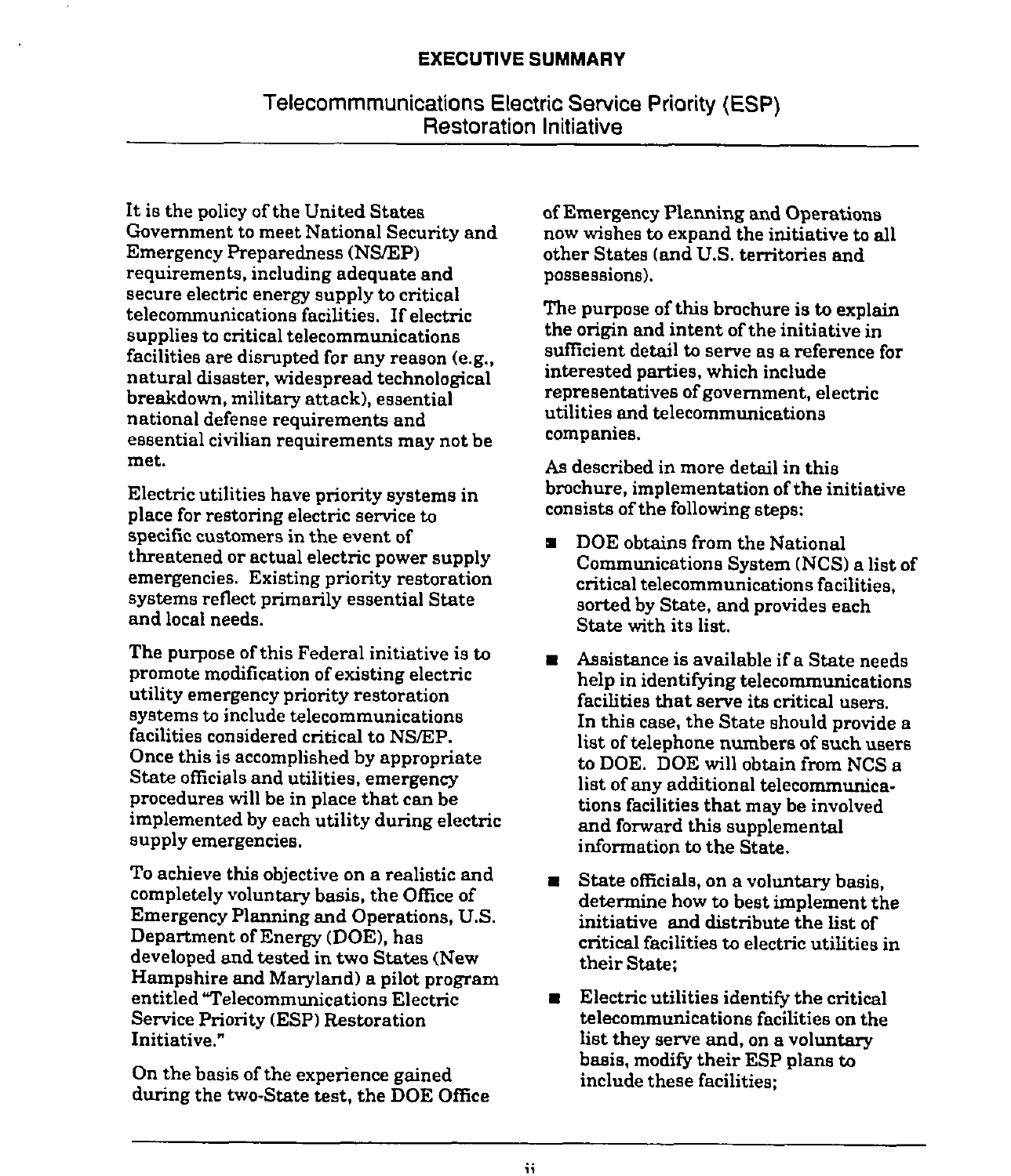**a** During an electric power disruption, electric utilities normally proceed with priority restoration to critical telecommunications facilities only upon the request of the telecommunications company;

 $\epsilon_{\rm eff}$ 

- **s** Telecommunications facilities not on the critical facility list may also be essential in certain circumstances. Such restoration requirements will be coordinated by telecommunications companies and electric utilities on an "as needed" basis; and, lastly
- The NCS annually reviews the State lists of critical telecommunications facilities and advises DOE of any modi6cation which may be needed. DOE forwards this information to the affected States.

Also described in this brochure are criteria used to identify critical telecommunication facilities and several other factors which may adversely affect the rapid restoration oftelecommunications service.

Since this brochure is intended for use by several diverse groups, a glossary of acronyms and technical terms is included.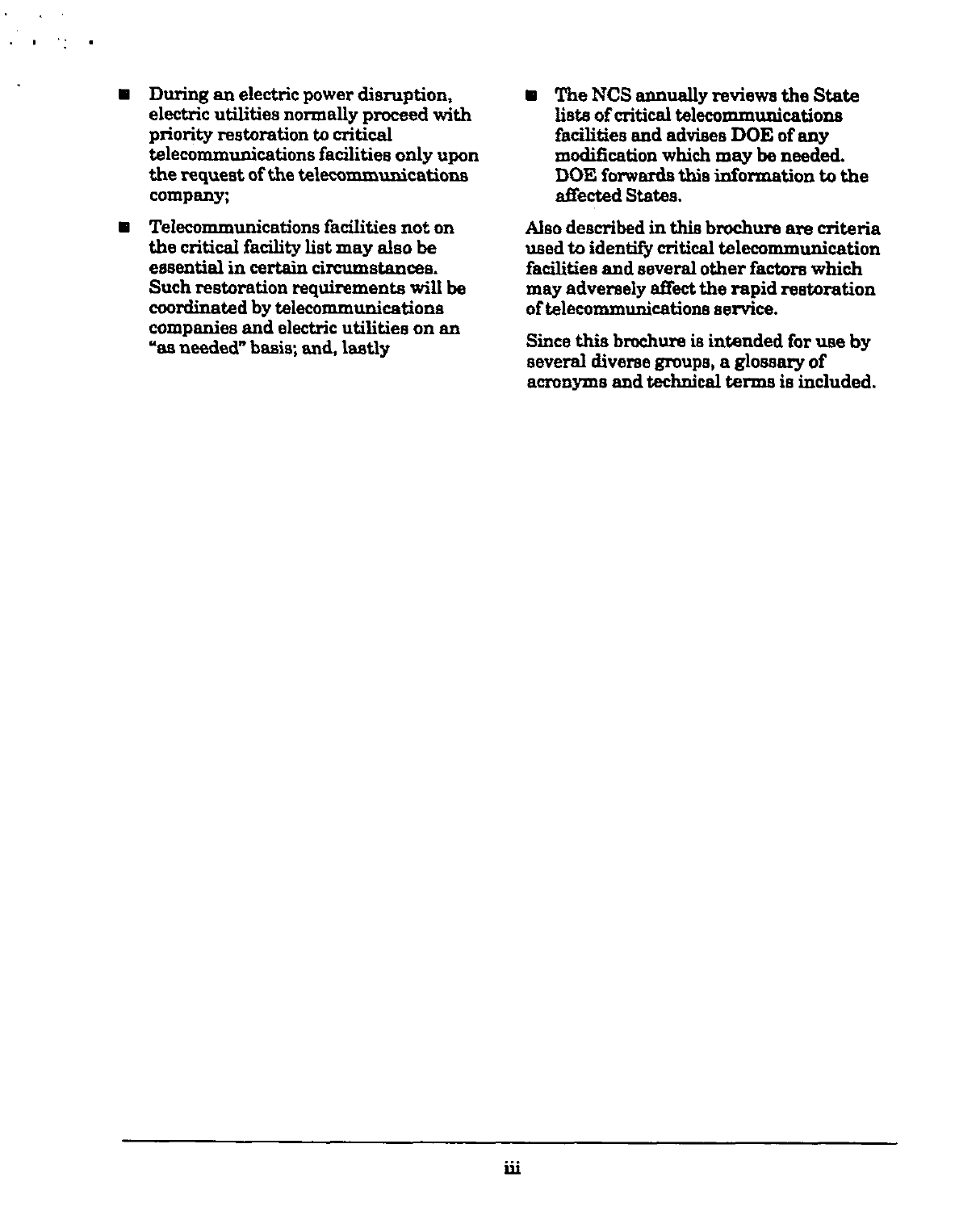## TELECOMMUNICATIONS ELECTRIC SERVICE PRIORITY (ESP) RESTORATION INITIATIVE:

An Introduction for Telecommunications Industry, Electric Utility Industry and State Officials

## INTRODUCTION

Telecommunications services are essential for maintaining a state of readiness or responding to any event which could cause harm to the population, damage to property or a threat to the security of the United States.

Telecommunications facilities depend on commercial electric power. Most critical telecommunication industry facilities have either battery and/or generator power that is automatically applied when commercial power fails. When power fails, facilities with only battery backup can usually operate for 3 to 12 hours. These batteries can be recharged by telecommunication crews if they are allowed access to the impacted area. Facilities with backup generators can operate for extended periods iffuel can be resupplied when needed, assuming backup generators do not break down.

The primary purpose of this guide is to provide an overview of an initiative for emergency priority restoration of commercial electric power to critical telecommunications facilities: the Telecommurucations Electric Service Priority (ESP) restoration initiative. The guide also discusses emergency fuel resupply for backup telecommunications generators and access to telecommunications and electric utility facilities and customers in disaster areas.

A glossary of acronyms and technical terms may be found at the end of this brochure.

## UTILITY ESP SYSTEMS

Utilities have ESP systems for emergency restoration of service to categories of customers in the event of electric power supply disruptions. These ESP systems reflect primarily essential State and local needs during peacetime conditions and typically include:

- Life Support<br>■ Medical Faci
- ~ Medical Facilities
- $\blacksquare$  Police and Fire Stations
- $\blacksquare$  Public Transportation and Shipping
- ~ Communications (Telephone, Telegraph, Radio, TV)
- Water Supply and Sewage
- a State/Local Emergency Services

The purpose of this initiative is to request that States and electric utilities modify existing ESP systems by adding a limited number of specific telecommunications facilities that address National Security and Emergency Preparedness (NS/EP) requirements. NS/EP requirements are defined to include essential national defense requirements and essential civilian requirements as specified by the Federal government. Typical NS/EP functions are shown in Figure 1.

## DEVELOPMENT OF THE TELECOMMUNICATIONS ESP INITIATIVE

The telecommunications ESP initiative was developed by the Department of Energy (DOE) in coordination with the National Communications System (NCS) and the Energy Task Force (ETF) of the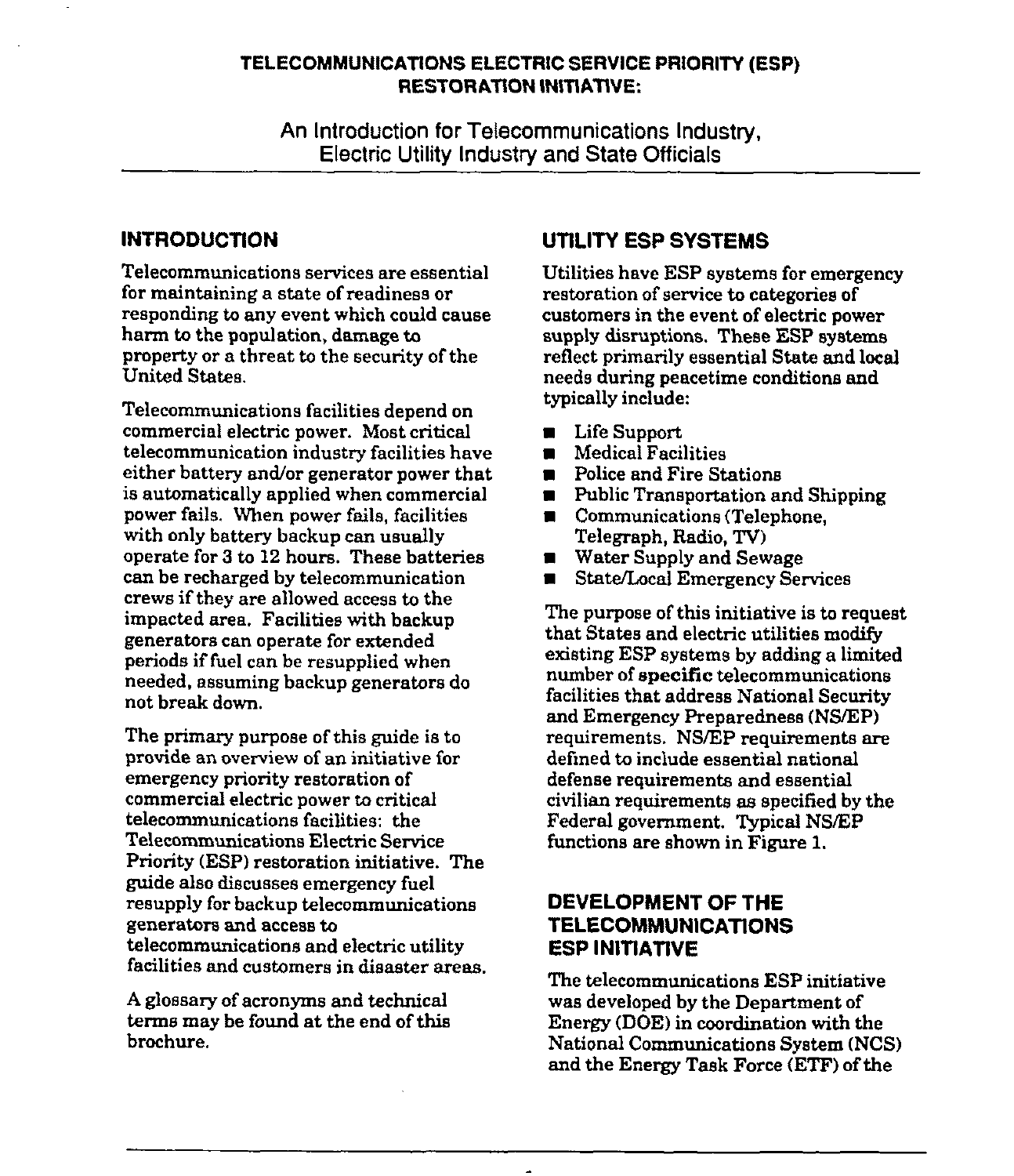## Figure 1 TYPICAL FUNCTIONS: NATIONAL SECURITY AND EMERGENCY PREPAREDNESS

#### NATIONAL SECURITY LEADERSHIP

- CRITICAL ORDERWIRE OR CONTROL SERVICE
- THREAT ASSESSMENT AND ATTACK WARNING
- WORLDWIDE DIPLOMACY
- WORLDWIDE INTELLIGENCE
- COMMAND AND CONTROL OF MILITARY FORCES
- MILITARY MOBILIZATION
- CONTINUITY OF GOVERNMENT
- SPACE OPERATIONS
- **· RECOVERY**

#### **MAINTENANCE OF LAW AND ORDER**

- LAWENFORCEMENT
- MILITARY ASSISTANCE TO CIVIL AUTHORITIES
- **PROTECTION OF INDUSTRY FACILITIES**
- <sup>~</sup> TRANSPORTATION

#### MAINTENANCE OF NATIONAL ECONOMY

- **. MAINTENANCE OF MONETARY SYSTEM**
- RATIONING
- ENERGY/STRATEGIC MATERIALS
- ~ TRANSPORTATION

#### PUSUC HEALTH AND SAFETY

- ~ POPULATION WARNING
- CONTINUITY OF STATE/LOCAL GOVERNMENT
- **MEDICAL DISTRIBUTION**
- UTILITY SERVICES
- CIVIL AIR TRAFFIC CONTROL
- WEATHER SERVICES
- **TRANSPORTATION**

#### PUBUC WELFARE

- **FOOD/ESSENTIALS DISTRIBUTION**
- ENVIRONMENTAL HAZARDS
- TRANSPORTATION

President's National Security Telecommunications Advisory Committee (NSTAC). For this initiative, the pertinent roles of these organizations are as follows:

- **DOE:** The Secretary of Energy (and other members of the Cabinet) is tasked by Executive Order to be prepared to respond to emergencies that are international in scope, and to those that may occur within any region of the nation. The Office of Emergency Planning and Operations is the lead organization within DOE for energy emergency planning, preparedness and response activities.
- **EXCS:** The NCS mission is to assist the President, the National Security Council (NSC), the Office of Science and Technology Policy (OSTP), and the Office ofManagement and Budget (OMB) in:
	- —Exercise of wartime and nonwartime emergency functions, and

telecommunications planning and oversight responsibilities, and

- Coordination of the planning for and provision ofNS/EP Telecommunications for the Federal government.

Figure 2 shows the NCS organization and its relationships to the NSTAC.

NSTAC: The NSTAC was established by Executive Order in 1982 in response to increasing diversification of the telecommunications industry. The Committee is comprised of Chief Executive OfFicers, appointed by the President from companies identified in Figure 3, with knowledge and expertise in telecommunications. The Committee's objective is to provide sources of expertise, knowledge and insight not otherwise available within government on issues related to implementation of National Security Telecommunications Policy.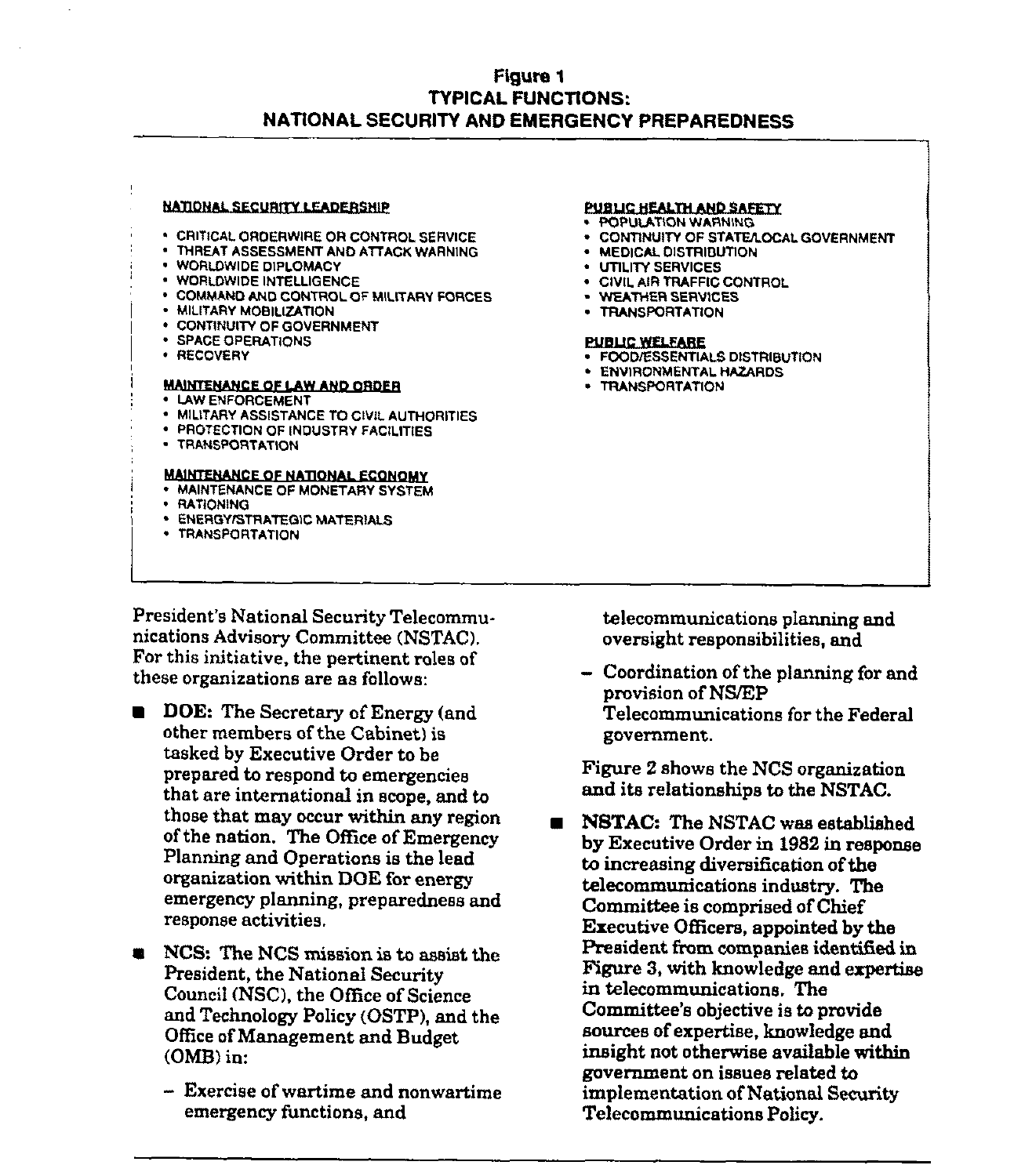## FIgure 2 ORGANIZATION: NATIONAL COMMUNICATIONS SYSTEM (NCS)

 $\bullet$ 



## Figure 3 MEMBERS: NATIONAL SECURITY TELECOMMUNICATIONS ADVISORY COMMITTEE (NSTAC)

| <b>AT&amp;T</b>                           | <b>HUGHES</b>                                         | <b>NORTHERN TELECOM</b>                      |
|-------------------------------------------|-------------------------------------------------------|----------------------------------------------|
| <b>BELLCORE</b>                           | IBM                                                   | <b>PACIFIC TELECOM</b>                       |
| <b>BOEING</b>                             | <b>INTERDIGITAL</b>                                   | <b>ROCKWELL</b>                              |
| <b>COMSAT</b>                             | ।π                                                    | <b>SPRINT</b>                                |
| <b>COMPUTER SCIENCES</b>                  | <b>LOCKHEED</b>                                       | <b>UNISYS</b>                                |
| <b>CORPORATION</b><br>ELECTRONIC DATA     | <b>MARTIN MARIETTA</b><br><b>McCAW COMMUNICATIONS</b> | <b>U.S. TELEPHONE</b><br><b>ASSOCIATION</b>  |
| <b>SYSTEMS</b><br><b>GENERAL ELECTRIC</b> | <b>MCI</b>                                            | <b>U.S. WEST</b>                             |
| <b>GTE</b>                                | <b>METROPOLITAN FIBER</b><br><b>SYSTEMS</b>           | <b>WILLIAMS</b><br><b>TELECOMMUNICATIONS</b> |
| <b>HARRIS</b>                             | <b>MOTOROLA</b>                                       |                                              |
|                                           |                                                       |                                              |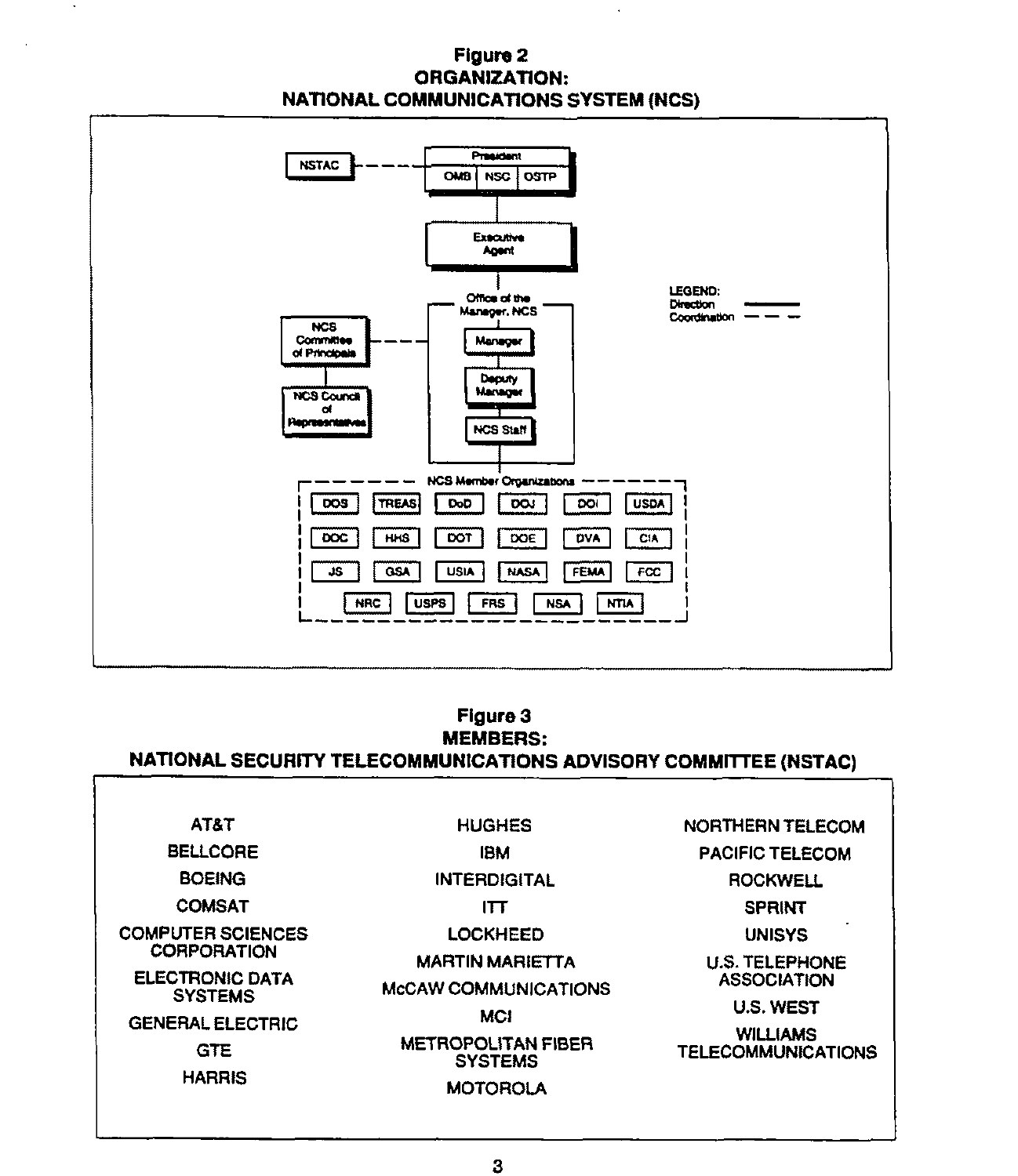The feasibility of the telecommunications ESP initiative was assessed at meetings in several States attended by representatives of DOE, NCS, the State {Emergency Management Office, Energy Office, and Public Utility Commission (PUC)), the telecommunications industry, and the electric utility industry. The meetings led to these conclusions:

- $\blacksquare$  Specific telecommunication facilities are not currently included in electric utility restoration plans. However, electric utilities and telecommunications companies do coordinate during a disruption.
- $\blacksquare$  The number of essential telecommunications facilities expected to qualify for inclusion in the ESP Restoration Initiative is reasonable and can be incorporated into existing electric utility restoration plans without overloading the restoration process. However, restoration plans may become unworkable if many NS/EP functions besides telecommunications are added later. (Note: DOE's plans are to request that only critical telecommunications facilities be added to existing ESP plans.)
- States may benefit by identifying telecommunications facilities that are essential to support their own emergency response activities. States expressed interest in providing the NCS, through DOE, with information to identify such facilities, but there was no clear commitment to do so from either State. State emergency management offices would be the likely agents to coordinate this identification activity.
- States anticipate an informal process to implement the telecommunications ESP initiative. The State Energy Office, PUC, or Emergency Management Office would receive a State list of essential NS/EP

telecommunications facilities from the DOE. States would distribute the list to utilities. Electric utilities and telecommunication companies would participate voluntarily, and the State would coordinate resolution of any difficulties that arise during the process.

- **n** The implementation time required to incorporate NS/EP telecommunications facilities into utility restoration plans is expected to be minimal after the State receives the facility list from DOE.
- $\blacksquare$  Both the serving electric utility and the telecommunications company should be aware oftelecommunications facilities identified on the State lists as criticaL
- **EXECUTE:** During actual disruptions, electric utilities will use their own judgement in restoration activities and will use pre-established priorities as a guide.
- a The list of critical telecommunications facilities is not necessarily all-inclusive; that is, other telecommunications network components could fail due to a lack of commercial electric power and disrupt the ability of NS/EP end-users to communicate. Examples are repeaters, regenerators, and some devices between end-offices and user premises. Local coordination by electric utilities and telecommunication companies during disruptions will address these problems.

The above conclusions guided the design of the telecommunications ESP restoration initiative.

## CRITERIA FOR IDENTIFYING CATEGORIES OF CRITICAL TELECOMMUNICATIONS FACILITIES

The Energy Task Force of the NSTAC developed criteria for identifying categories of critical telecommunications facilities. The criteria were based on a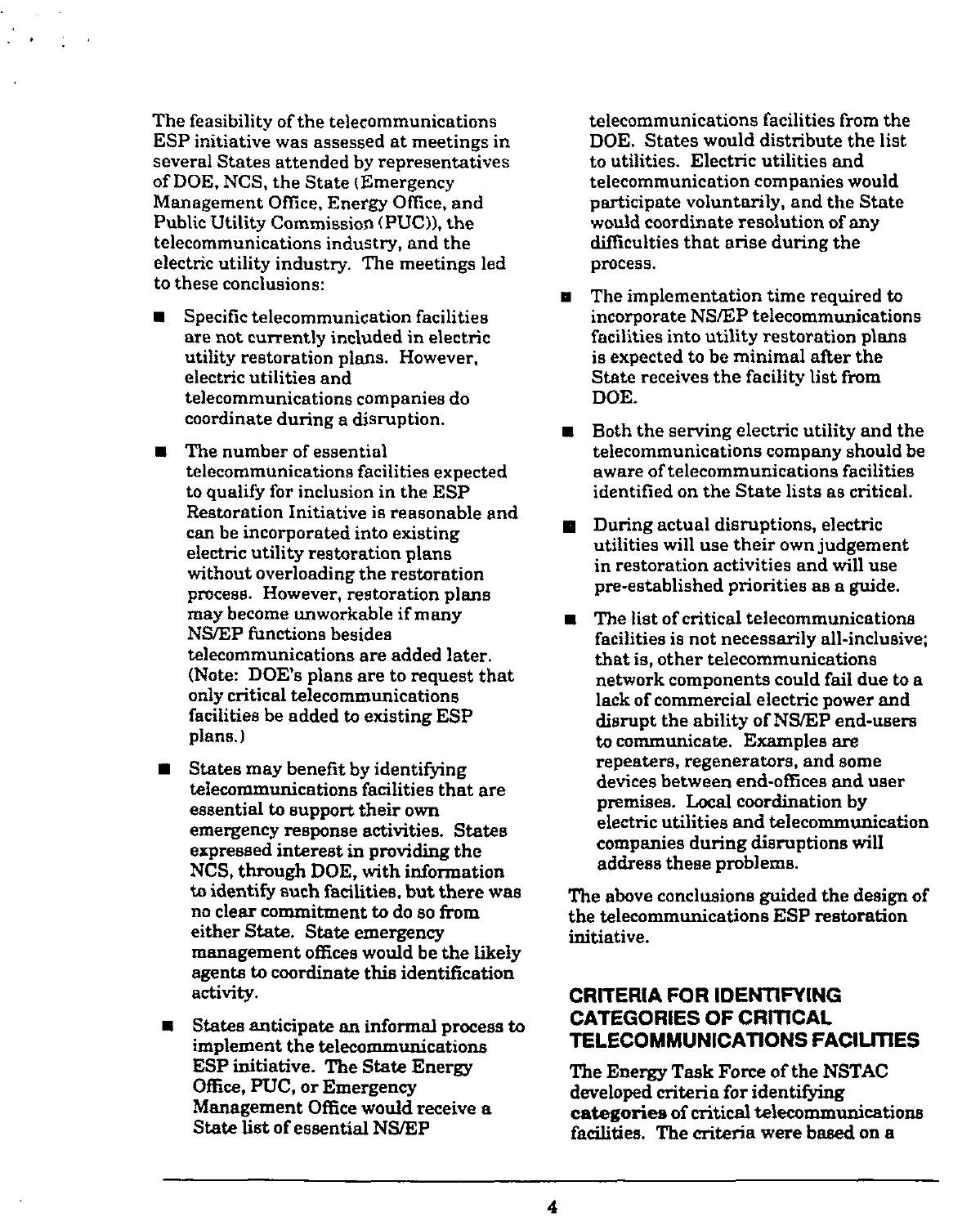narrow definition of critical facilities to ensure that the ESP plans of electric utilities would not be overwhelmed by the number of qualifying telecommunications facilities.

The Task Force defined "critical facilities" to be those that perform functions critical to the monitoring, control, support, signaling, and switching of the voice telecommunications infrastructure (terrestrial and satellite) and divided the facilities into the following three categories:

## Category I.

Network facilities or elements essential to monitoring, controlling, or supporting network operations (e,g, network management control centers, operations support systems, signaling network elements).

## Category II.

All switching nodes identified by the NCS as serving essential NS/EP end users in local exchange carrier (LEC) or interexchange carrier (IC) networks, (e.g., end offices, access tandems, IC switches, international gateways).

## Category III.

Other network elements (not identified in Categories I or II) essential to network operation for call completion, (e.g., regenerators) and identified by service vendors.

## APPLICATION OF CRITICALITY CRITERIA

Telecommunications industry representatives assisted the NCS in identifying facilities in Category I which were considered essential to the operation of their respective networks.

Facilities in Category II that support NS/EP traffic were identified by the NCS based on data identifying the location of critical Federal NS/EP users.

The NCS will initially compile a list of specific critical facilities in Categories I and II by State. Changes in the NCS list will be tabulated annually to keep the list current,

Category III includes those facilities essential to network operation, but difficult to identify in advance and too numerous to include in a critical industiy NS/EP telecommunications facility list. Therefore, the Task Force concluded that Category III facilities should be identified to the serving electric utility by telecommunication carriers at the actual time of an outage only if: backup power is expected to be depleted before normal restoration would occur and batteries used for backup power would not be able to be recharged; and/or priority restoration is required to maintain network operations.

# TELECOMMUNICATIONS ESP IMPLEMENTATION PROCESS

The telecommunications ESP implementation process is illustrated in Figure 4 and includes the following steps:

## A. Liat Preparation

The NCS compiles critical telecommunication facility lists by State and forwards them to DOE. (The complete national list of critical telecommunications facilities in all States is highly sensitive end will not be available beyond the Federal level).

The NCS annually updates these lists and provides the information to DOE. Any modifications identified in the update also are processed as described below.

## B. Distribution To States

DOE distributes the facility lists to the appropriate entity in each State (e.g., Emergency Management Office, Energy Office, or Public Utility Commission) and requests that the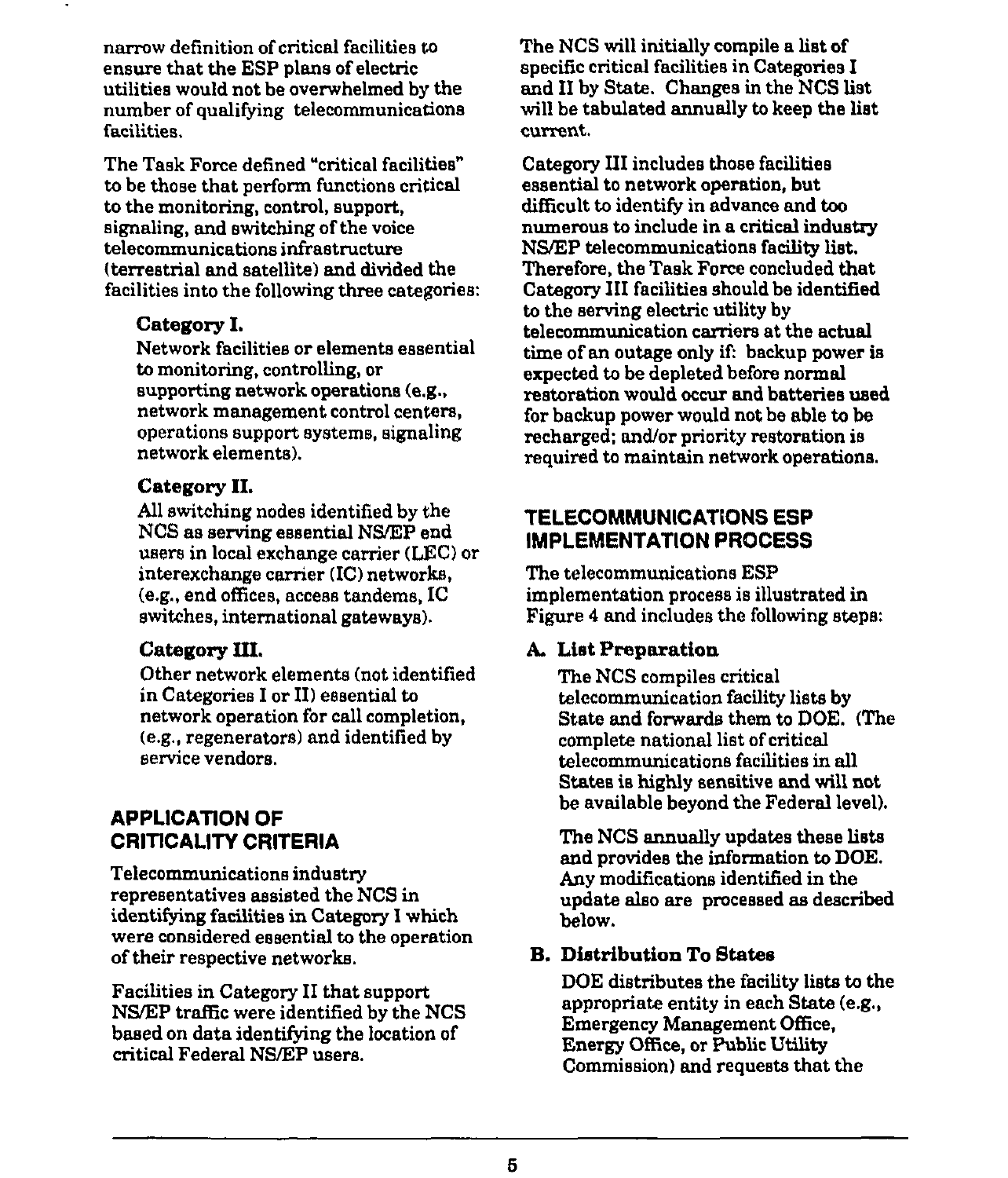Figure 4 TELECOMMUNICATIONS ESP IMPLEMENTATION PROCESS



facilities be added to utilities' ESP plans. (The individual State lists are less sensitive than the national list but should be treated as sensitive).

If a State needs help in identifying telecommunications facilities that serve its critical users, it should provide a list of telephone numbers of such users to DOE. DOE will obtain from NCS a list of any additional telecommunications facilities that may be involved and forward the supplemental information to the State.

### C. Notification of Electric Utilities and Telecommunications Companies

The appropriate State entity distributes the critical

telecommunications facility list to electric utilities in its area.

Telecommunication companies need to track the progress electric utilities are making in modifying ESP plans to include their telecommunications facilities in emergency restoration plans. Por this purpose, DOE will compile and provide to the NCS a list of persons in each State government with lead responsibilities for implementing the ESP initiative.

The NCS will forward this personnel list to telecommunications companies, which can use these contacts to identify utility personnel involved in modifying restoration plans.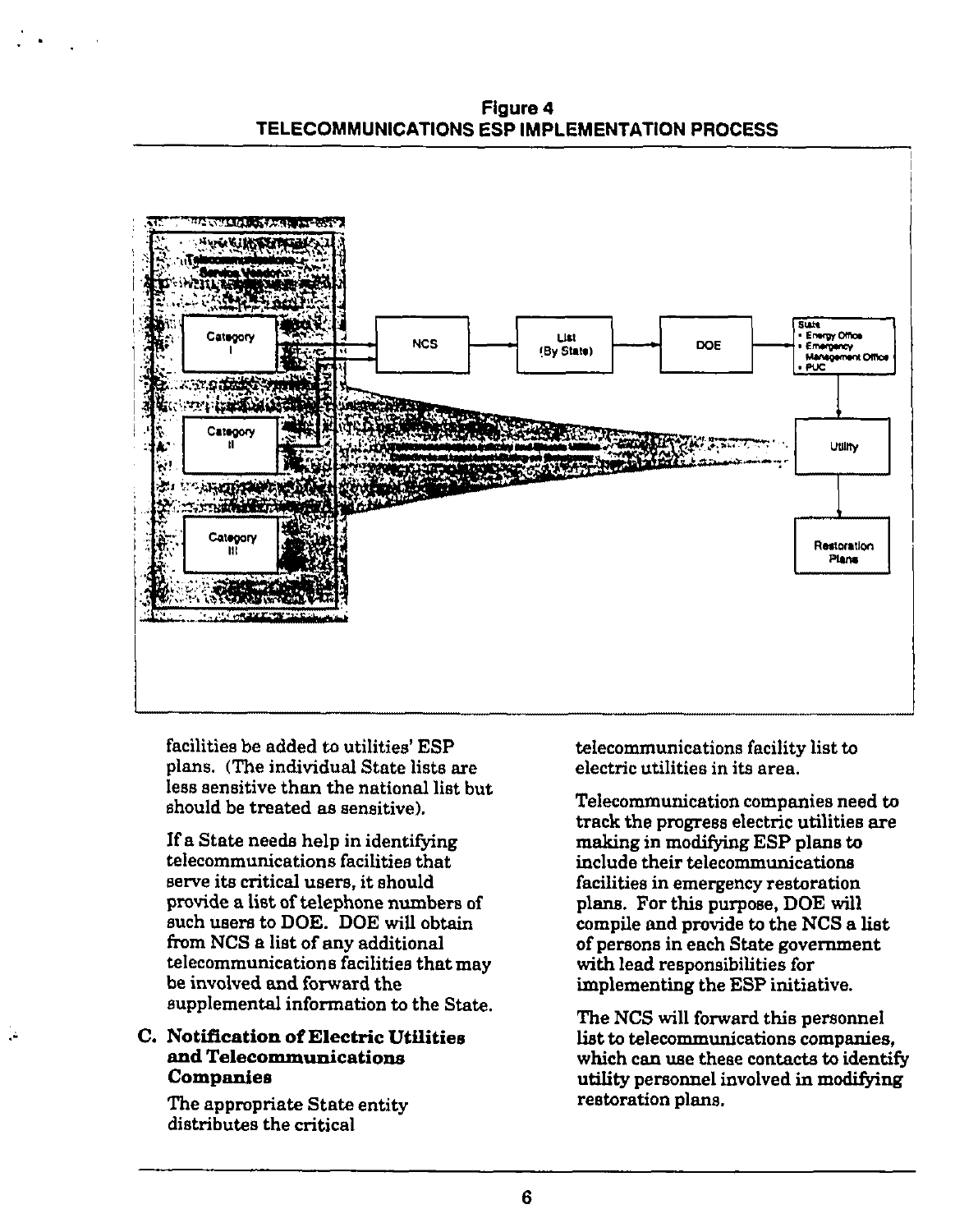## D. Modification of Electric Utility ESP Plans

Electric utilities identify the critical telecommunications facilities they serve, using the State critical facility list. Electric utilities modify their ESP plans to include the critical facilities they serve among the highest priority categories.

E. Electric Utility Response During a Disruption

Electric utilities should normally proceed with priority restoration of power to critical telecommunications facilities only upon the request of the telecommunications company.<sup>1</sup> Such a request would indicate that the facility was inoperable because the back-up generator had failed or could not be refueled, or the backup batteries were being exhausted and could not be recharged.

Other telecommunications facilities, in addition to those included in ESP plans, also may be essential to communications network operation but are too numerous to include on a critical facility list. Some of these facilities (*i.e.*, Category III facilities) may require priority electric power restoration to maintain telecommunications network operation under some circumstances. Such restoration requirements will be coordinated by telephone companies and electric utilities on an "as needed" basis.

## EMERGENCY FUEL RESUPPLY FOR TELECOMMUNICATIONS **COMPANIES' BACKUP GENERATORS**

Telecommunications companies normally store fuel at sites with back-up generation. Additionally, they may have priority resupply contracts with local fuel suppliers or actually own fuel commingled with other storage held in suppliers' tanks.

To simplify their emergency response activities, some electric utilities may elect to proceed automatically with priority restoration of critical telecommunications facilities without requiring requests from telecommunications companies.

Since telecommunications services are considered essential, DOE, NCS and telecommunications companies believe it, would be counterproductive for States to take fuel supplies intended for backup generators during an emergency.

# ACCESS TO DISASTER AREAS

Electric utility repair crews, telecommunications repair crews and fuel resupply personnel for back-up telecommunications generators may be prohibited from entering a disrupted area by security personnel. It is recommended that States review their emergency plans to ensure that such emergency response personnel are admitted to impacted areas on a priority basis, and provided with security protection when necessary and available security resources permit.

1. To simplify their emergency response activities, some electric utilities may elect to proceed automatically with priority restoration of critical telecommunications facilities without requiring requests from telecommunications companies.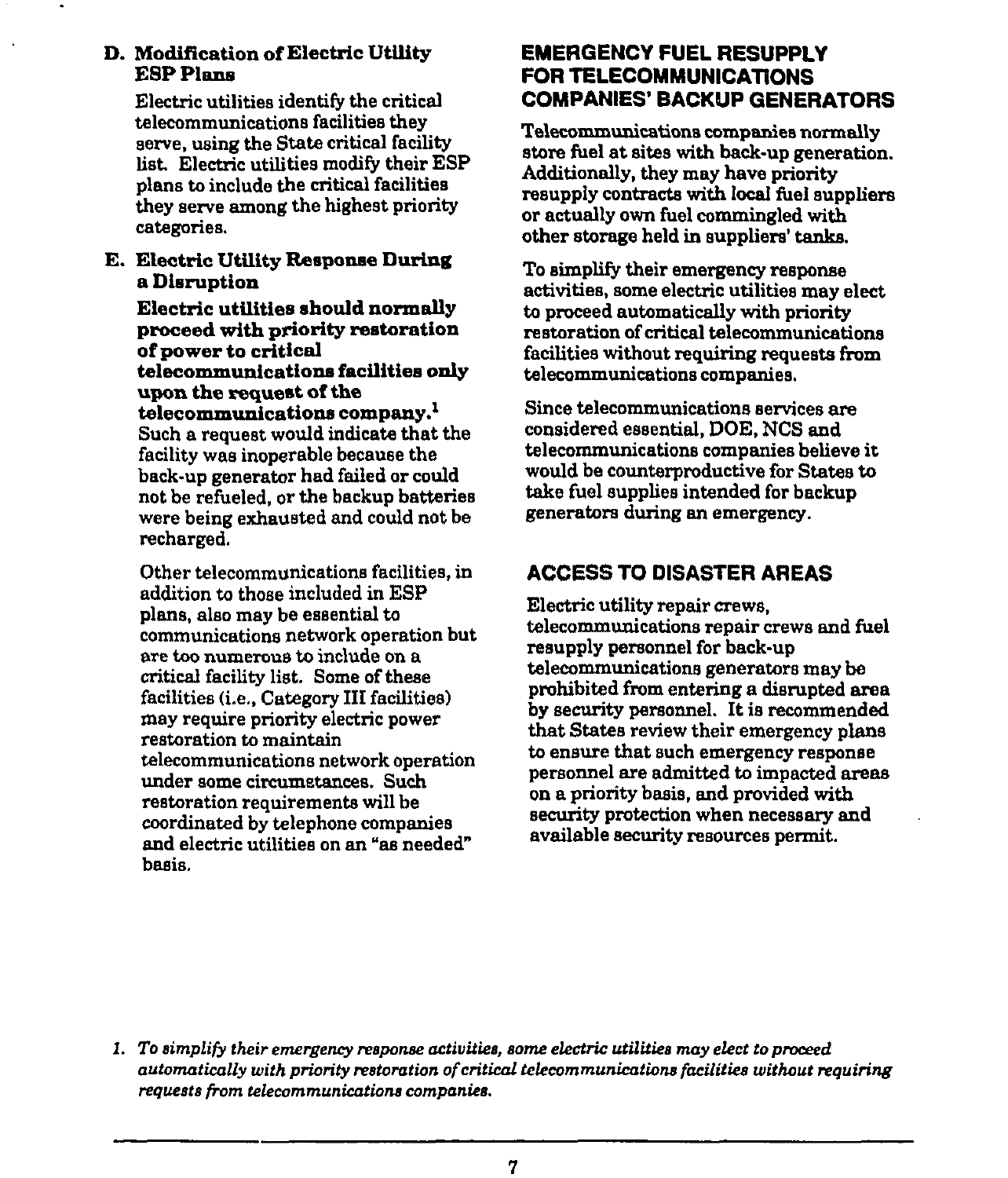## **GLOSSARY**

 $\sim$ 

 $\ddot{\phantom{a}}$ 

# ACRONYMS AND TECHNICAL TERMS

| <b>Access Tandem</b>         | A type of phone company central office specifically designed to<br>provide equal access for all long distance/interexchange carriers. |
|------------------------------|---------------------------------------------------------------------------------------------------------------------------------------|
| <b>CIA</b>                   | <b>Central Intelligence Agency</b>                                                                                                    |
| <b>DOC</b>                   | Department of Commerce                                                                                                                |
| DoD                          | Department of Defense                                                                                                                 |
| <b>DOE</b>                   | Department of Energy                                                                                                                  |
| <b>DOI</b>                   | Department of the Interior                                                                                                            |
| DOJ.                         | Department of Justice                                                                                                                 |
| <b>DOS</b>                   | Department of State                                                                                                                   |
| <b>DOT</b>                   | Department of Transportation                                                                                                          |
| <b>DVA</b>                   | Department of Veterans Affairs                                                                                                        |
| End Office                   | The switching office where a customer is connected to receive<br>dial tone.                                                           |
| <b>ESP</b>                   | <b>Electric Service Priority</b>                                                                                                      |
| ETF                          | <b>Energy Task Force</b>                                                                                                              |
| <b>FEMA</b>                  | <b>Federal Emergency Management Agency</b>                                                                                            |
| FCC                          | Federal Communications Commission                                                                                                     |
| <b>FRS</b>                   | <b>Federal Reserve System</b>                                                                                                         |
| <b>GSA</b>                   | <b>General Services Administration</b>                                                                                                |
| <b>HHS</b>                   | Department of Health and Human Services                                                                                               |
| IC                           | Interexchange Carrier                                                                                                                 |
| <b>IC Switch</b>             | Switching entity that connects and determines the routing of<br>calls within the IC network.                                          |
| <b>International Gateway</b> | Entrance and exit point between a domestic interexchange<br>carrier network and an international carrier network.                     |
| JS.                          | Joint Staff of the Department of Defense                                                                                              |
| LEC                          | <b>Local Exchange Carrier</b>                                                                                                         |
| <b>NASA</b>                  | National Aeronautics and Space Administration                                                                                         |
| NCS                          | <b>National Communications System</b>                                                                                                 |